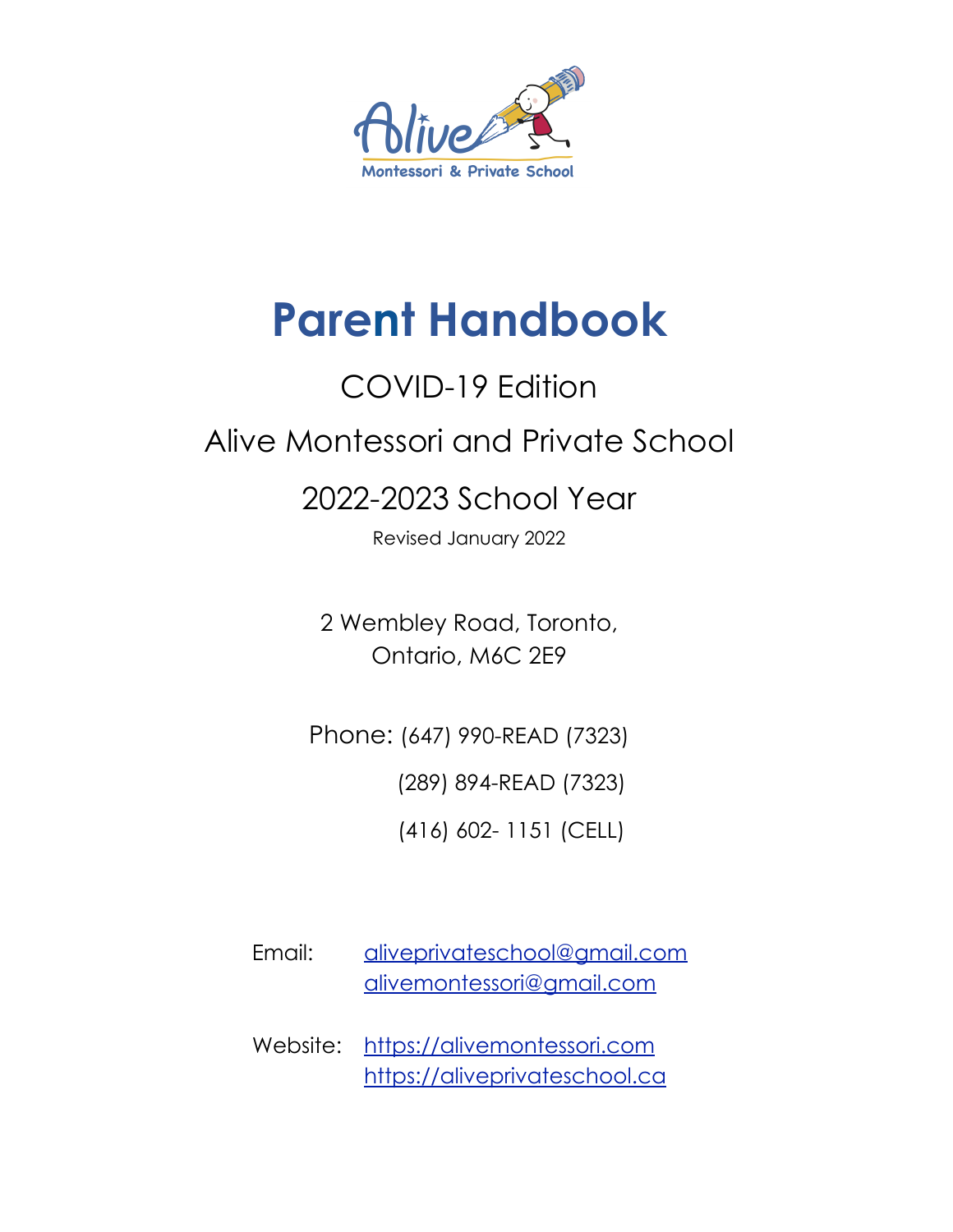# **Introduction**

Dear Parents,

As we are getting ready for our 2022-2023 academic school year, we would like to welcome you to Alive Montessori & Private School. The teachers and administration at Alive Montessori & Private School are committed to providing a quality education that is safe, educational, child-friendly, and most importantly, fun!

We encourage all parents to take a few minutes to become familiar with its contents. In this handbook, we present our operating philosophy, programs and goals, various program descriptions, Covid-19 protocols as well as a number of items which we believe are important for you and your child to be aware of in order to get the most benefit from our school.

Our facility has been inspected and approved by the Toronto Public Health and Fire Department. We have Covid-19 protocols that are in accordance with the Ministry of Health and Ministry of Education in place to ensure the health and safety of the children and our staff. Please be sure to read through this and sign and return the last page electronically.

While many things seem different and present many challenges this year, this will still be an environment that fosters fun and learning. It is our goal to draw out and inspire the best in our students as we provide them with opportunities to create, explore, and learn.

Please feel free to contact me if you have any questions about the policies and procedures that are outlined in this Parent Handbook. They are in place to ensure that Alive Montessori & Private School is a safe and enjoyable place for your family.

Anna Cosslovskaya *School Principal*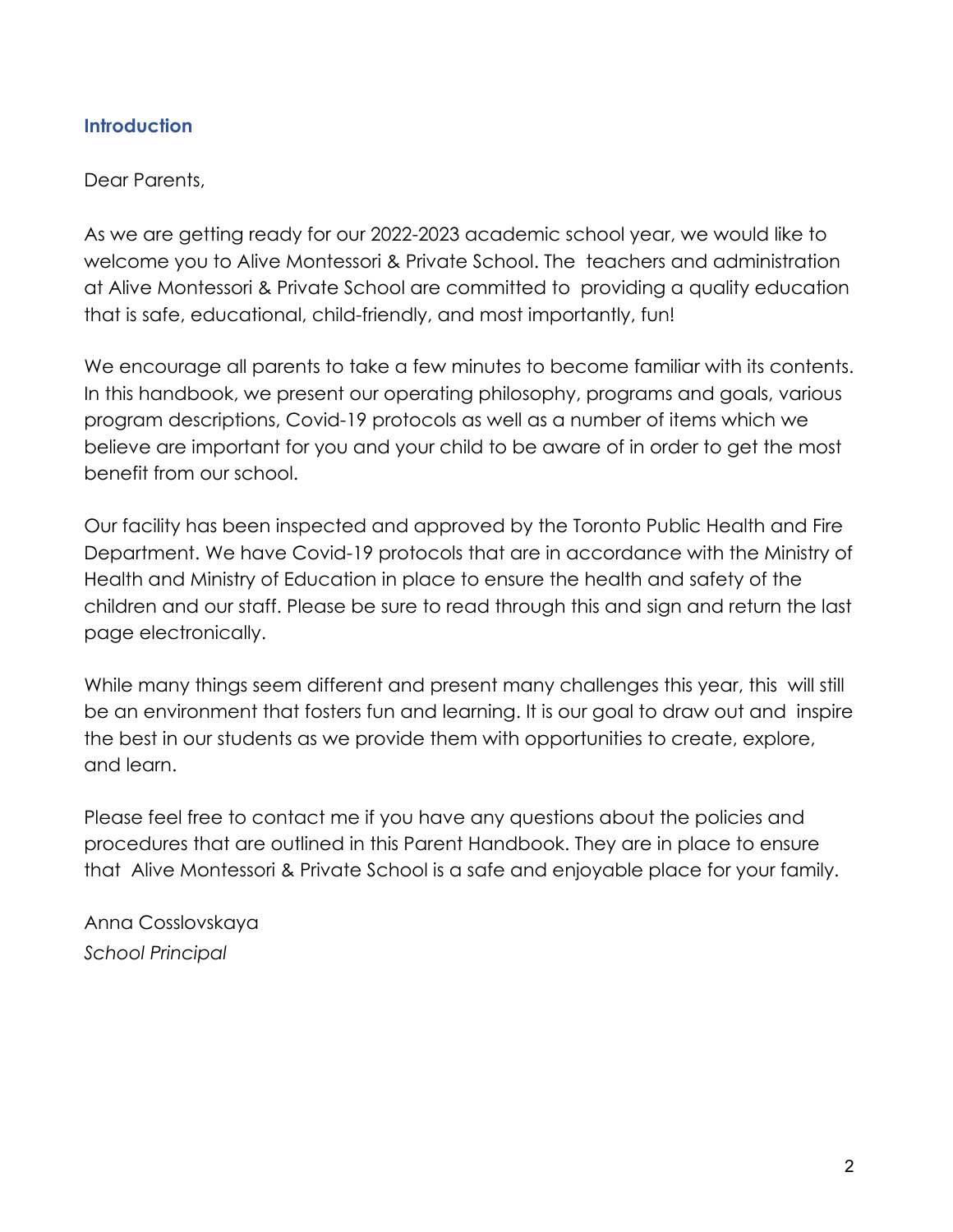# **Program Statement**

Our goal at Alive Montessori & Private School is to provide the best possible start for our children through proper education, thereby instilling a life-long love of learning in every child. We aim to create a safe, caring and fun environment where every child will learn and will become more and more confident as he or she gains in abilities.

Alive Montessori & Private School is consistent with the Ministry of Education's policy by operating a program that constitutes high quality childcare, early years programming and pedagogy that supports children's learning and development. Our mission is to provide an environment rich in purpose and experience so as to inspire, motivate and empower children to reach their full learning potential through implementing the four foundations of early learning: belonging, well-being, engagement and expression.

# **Our Goals and Approaches to Learning**

Goal: To plan for and create a positive learning environment and experience in which each child's learning and development will be encouraged and supported.

Approach: The Montessori environment is designed to develop a foundation for creative learning and a sense of independence. The diversity of the Montessori materials, activities and experiences foster physical, intellectual, creative, social, and personal skills.

Goal: To support positive and responsive interactions among the children, parents, guardians, child care providers, educators and other staff members.

Approach: Child care providers and educators are aware of children's cues and respond appropriately and consistently. Comprehensive and respectful communication ensures positive relationships with all members of the school community.

Goals: To promote the health, safety and well-being of children.

Approach: Child care providers and educators implement the policies and procedures related to health, safety and well-being of children, meeting and/or exceeding the requirements of the Ministry of Education, Ministry of Environment, City of Toronto.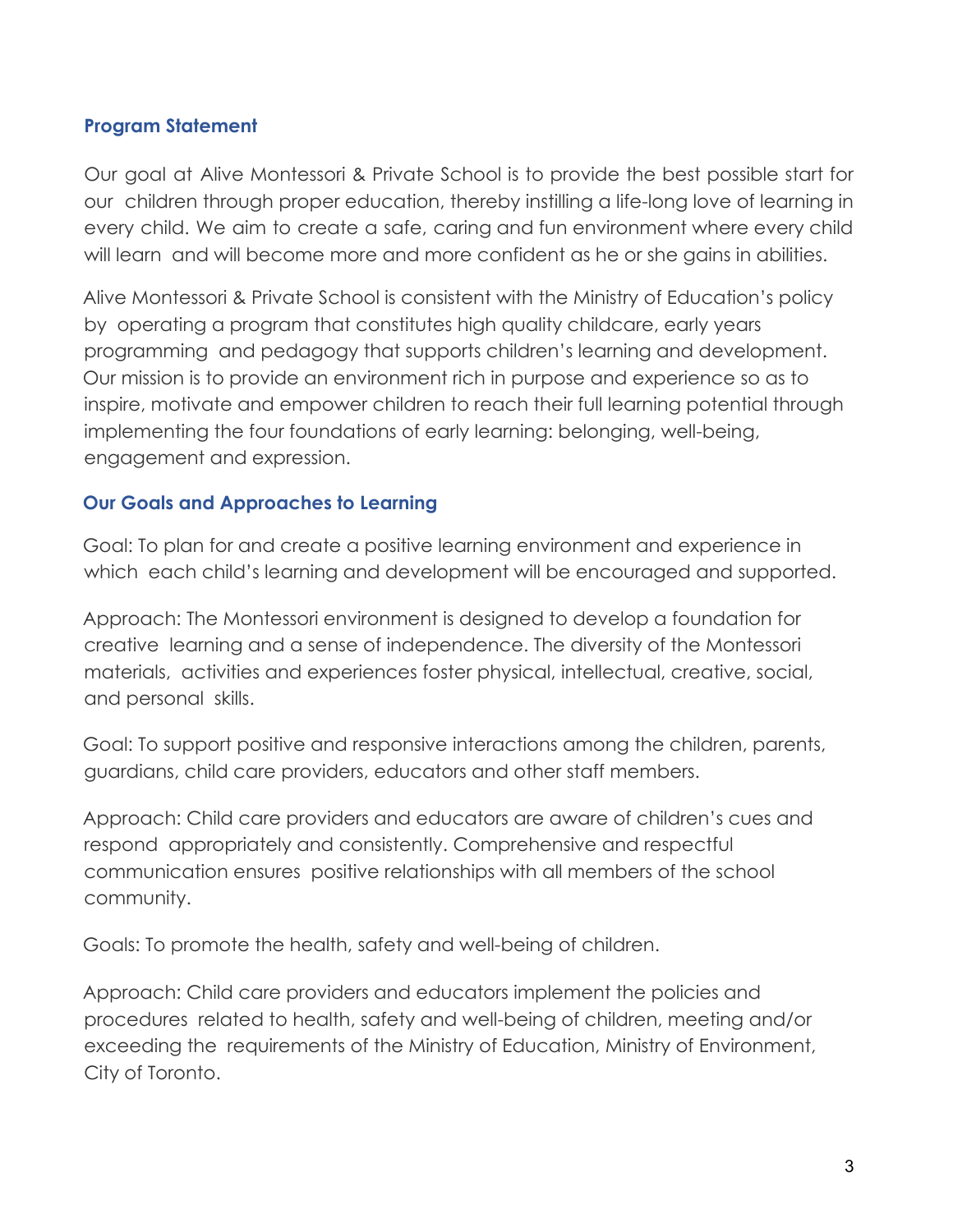Goal: To encourage the children to interact and communicate in a positive way and support their ability to self-regulate.

Approach: The Montessori classroom environment and the playground encourages social interaction for cooperative learning, peer teaching and emotional development. Children become aware of their feelings and the feelings of others.

Goal: To incorporate the Montessori Work Cycle, indoor / outdoor play, as well as active play, rest and quiet time, into the day, and give consideration to the individual needs of the children receiving child care.

Approach: The Program Schedule is designed to allow a sufficient amount of time to meet the physiological and development needs of the children.

Goal: To involve local community partners and allow partners to support children, their families, childcare providers and educators.

Approach: Cooperatively work with community partners.

Goal: To support child care providers, educators and other staff who interact with the children at school in relation to professional learning.

Approach: Professional education is offered to improve skills and knowledge to directly benefit children and peers.

Goal: To foster the children's exploration, play and inquiry.

Approach: Learning takes place when children explore their social and physical environment and choose Montessori curriculum and activities that interest them. Freedom of choice entails some responsibility while allowing a child's natural aptitudes to be satisfied.

Goal: To foster the engagement of and ongoing communication with the parents about the program and their children.

Approach: Encourage members of the school community to speak freely, honestly and with respect regarding their needs and experiences to ensure they feel heard and valued.

Goal: To provide child-initiated and adult-supported experiences.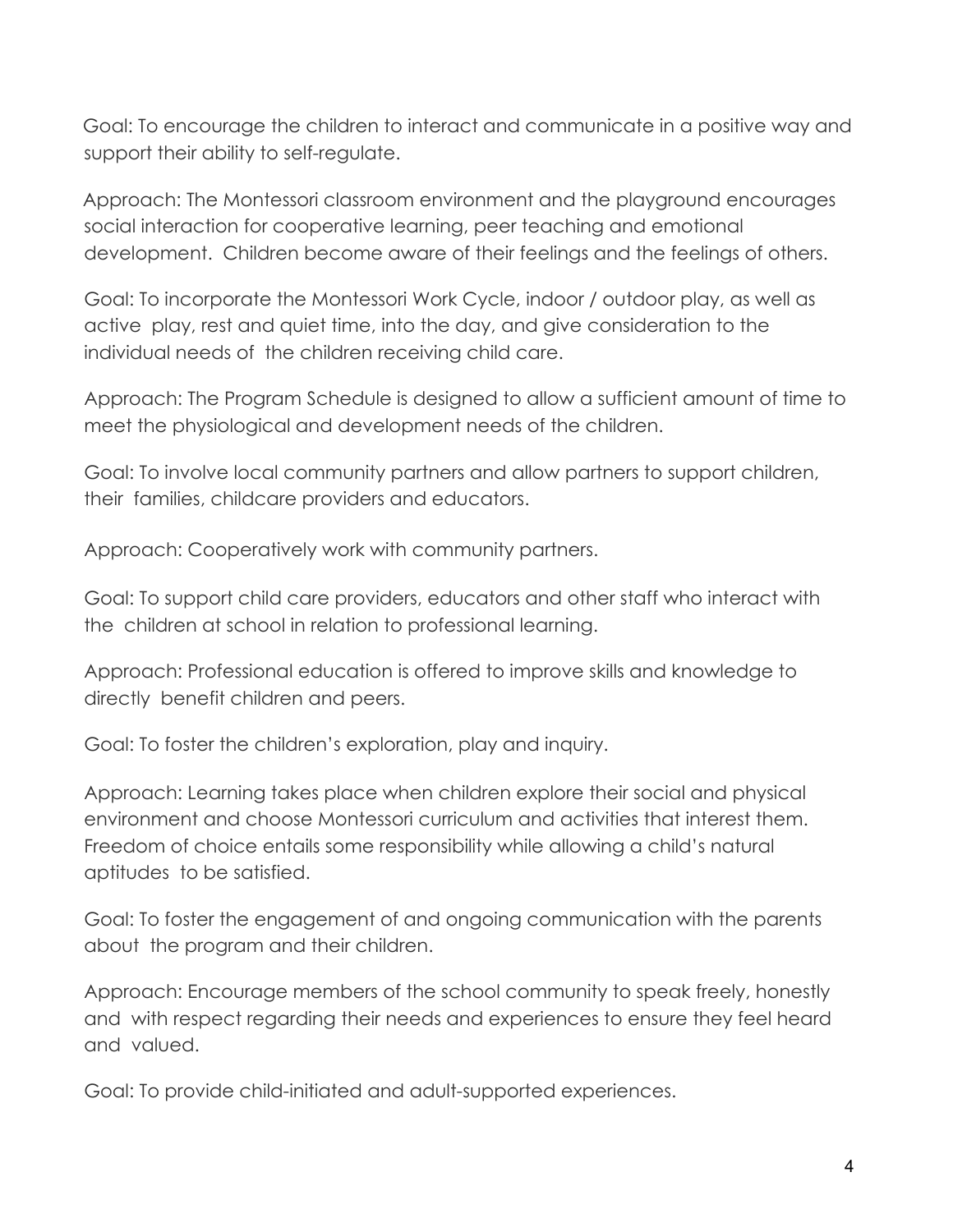Approach: The Montessori environment gives children the opportunity to problem-solve, self- correct, see connections in knowledge and to create new ideas. The child care providers and educators are educated and trained in the Montessori philosophy and the methodology for the age level they are teaching and have the ability and dedication to put the key concepts into practice.

Goal: To document and review the impact of the strategies identified in this Program Statement.

Approach: Evaluate and address successes and areas of opportunity at least annually based on written documentation, collaboratively with parents, guardians, care child providers, educators and Owners / Operators.

The intention of this Program Statement is to strengthen the quality of Alive Montessori & Private School program and to provide experiences that lead to positive outcomes related to children's learning, development, health and well-being.

# **Core Values**

Alive Montessori and Private School offers:

- A diverse, yet cohesive community where each individual is respected and nurtured.
- A challenging and balanced program leading to academic and artistic excellence, physical health and love of learning.
- A dedicated and innovative faculty who collaborate in all aspects of the program.

Alive Montessori and Private School develops: socially and morally responsible individuals who look beyond themselves and contribute to the community at large.

# **Philosophy**

Alive Montessori and Private School's integrated program develops concepts and skills sequentially throughout the levels, so that all students are being prepared for the challenges of the future.

Although currently situated in a church, our curriculum is **non-religious** and we accept students of all faiths, creeds and backgrounds.

In striving for academic excellence, the school concentrates in the development of skills in literacy, numeracy, critical thinking, research, problem solving and communication. The integration of computer technology enhances the curriculum.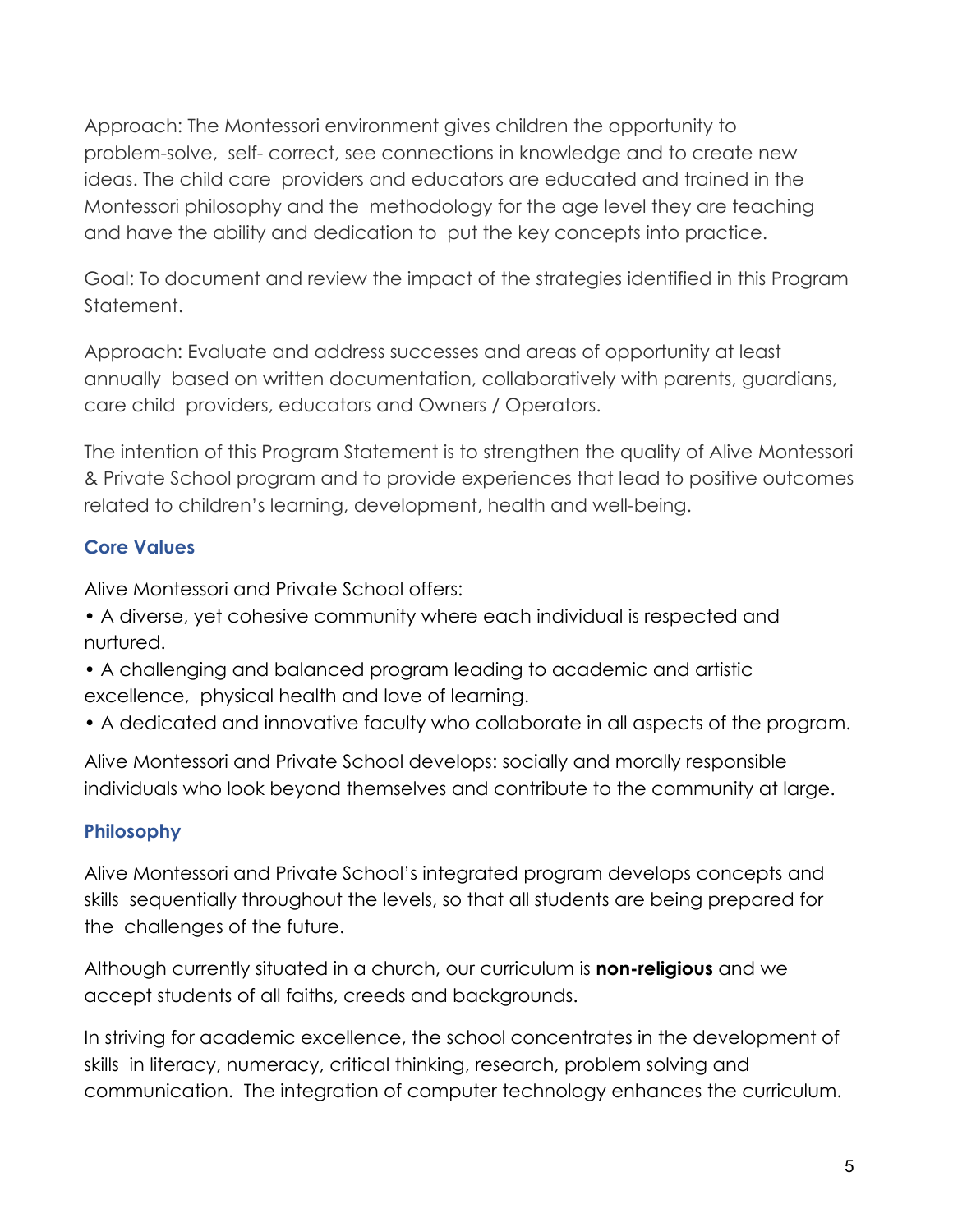Academics are balanced and complemented by art, music, dance and physical athletics, all which promotes and cultivates artistic expression and physical health.

All children are given the means to progress at their own pace and to achieve to the best of their abilities. The dignity and self-esteem of the individual student is paramount.

Students of Alive Montessori and Private School have the opportunities to take risks, to voice their opinions and to become leaders. They learn to voice their opinions to affect changes within the school environment. They participate in activities which promote social and multicultural awareness, cooperation, leadership and that which will prepare them for the challenge of a more complex society.

# **The Montessori Method**

In the Montessori philosophy, it is understood that the child learns best within a social environment, which supports each individual's unique development.

Dr. Maria Montessori developed her Montessori Method, based on her own scientific observation of young children's natural development. She was the first woman in Italy to graduate from University with a medical degree, and after several years of practice, she turned towards education. Based on her several years of study and observation, she opened a house for children whose minds had not yet been challenged or educated before. Her ideal environment provided the children with developmentally appropriate material that allowed for experiences that contributed to their growth of self-motivation and independent learning.

The most important goal of a Montessori Program is to help each child reach full potential in all areas of life. Montessori activities promote the development of social skills, emotional growth, physical coordination as well as cognitive preparation. The curriculum, under the direction of a qualified Montessori teacher, allows the child to develop self esteem, and it provides learning experiences from which the children create their knowledge.

In order for self-directed learning to take place, the whole learning environment, the room, materials and social climate must be supportive to learning. The teacher gains the children's trust, which enables them to try new things and build the child's self-confidence.

Dr. Montessori's observations of the kinds of things which children enjoy and go back to repeatedly, led her to design a number of multi-sensory, sequential and self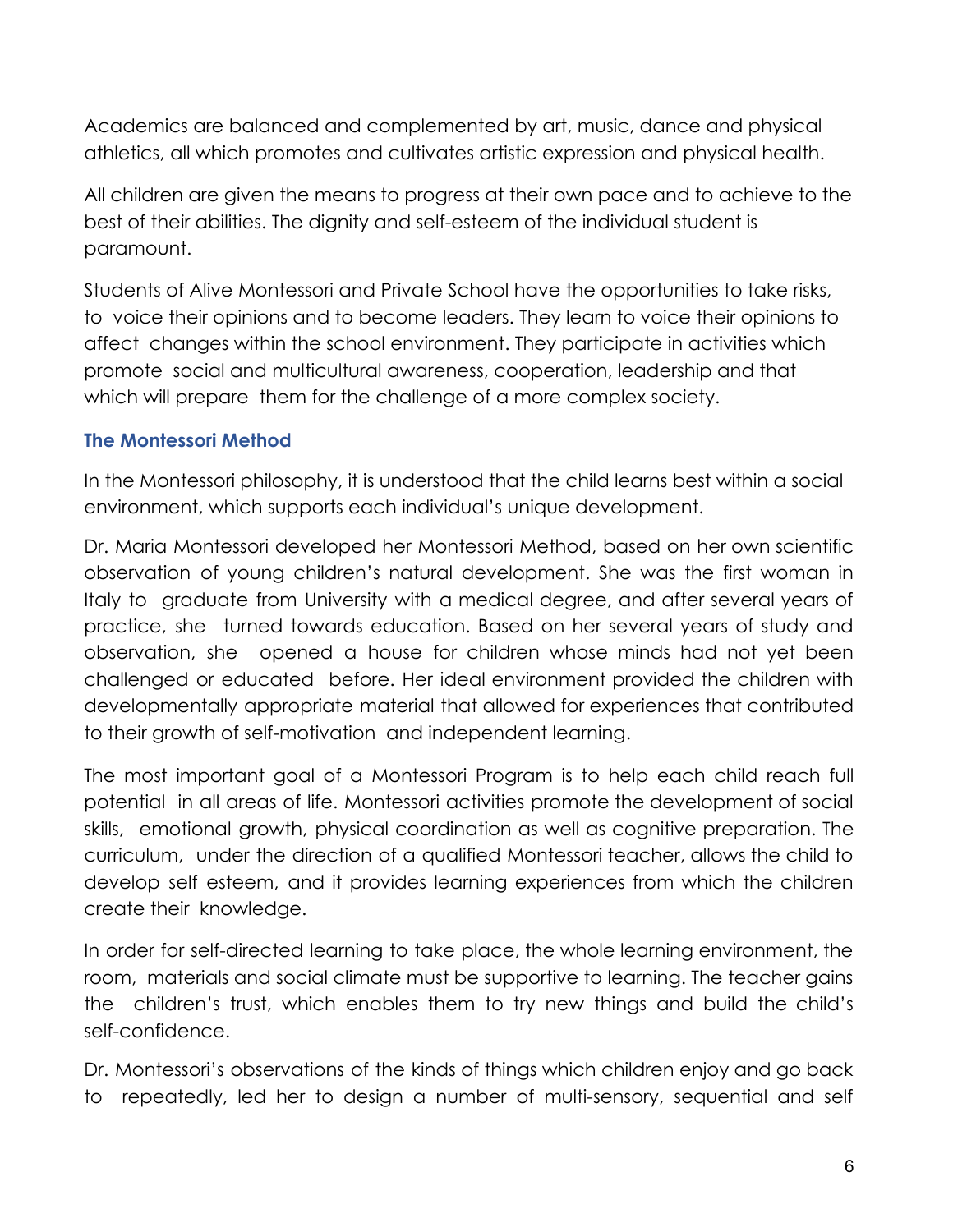correcting materials which facilitate the learning skills and lead to the learning of abstract ideas by the construction of knowledge.

The teacher functions as a designer of the environment, resource person, role model, demonstrator, record keeper and observer of each child's behaviour and growth. Children are free to work at their own pace with materials they have chosen, alone or with others. The teacher relies on his/her observations of the children to help them. The aim is to encourage learning with materials they have chosen, alone or with others. The teacher will determine which new activities and materials may be introduced to the children. The aim is to encourage active, self-directed learning and strike a balance of individual mastery with small collaboration within the whole community.

Alive Montessori and Private School is staffed with qualified teachers trained in Montessori and Early Childhood Education. Our staff have experience in and knowledge of proper guidance methods suited to Early Childhood Education. Professional development is provided for the staff throughout the year. Child CPR and First Aid training is reviewed annually. We also provide field placement settings for students enrolled in Early Childhood Education Training at Community Colleges in the Toronto area.

#### **Parent/Teacher Conferences**

Parent-Teacher conferences are scheduled at least twice a year to coincide with Progress Reports. Arrangements to speak with your child's teacher at any time during the year can be scheduled by contacting the homeroom teacher directly or through the office.

Parents/guardians are encouraged to take an active role in our child care centre and regularly discuss what their child(ren) are experiencing with our program. As supported by our program statement, we support positive and responsive interactions among the children, parents/guardians, child care providers and staff, and foster the engagement of and ongoing communication with parents/guardians about the program and their children.

#### **Issues/ Concerns Procedures**

All issues and concerns raised by parents/guardians are taken seriously by the Principal and staff. Every effort will be made to address and resolve issues and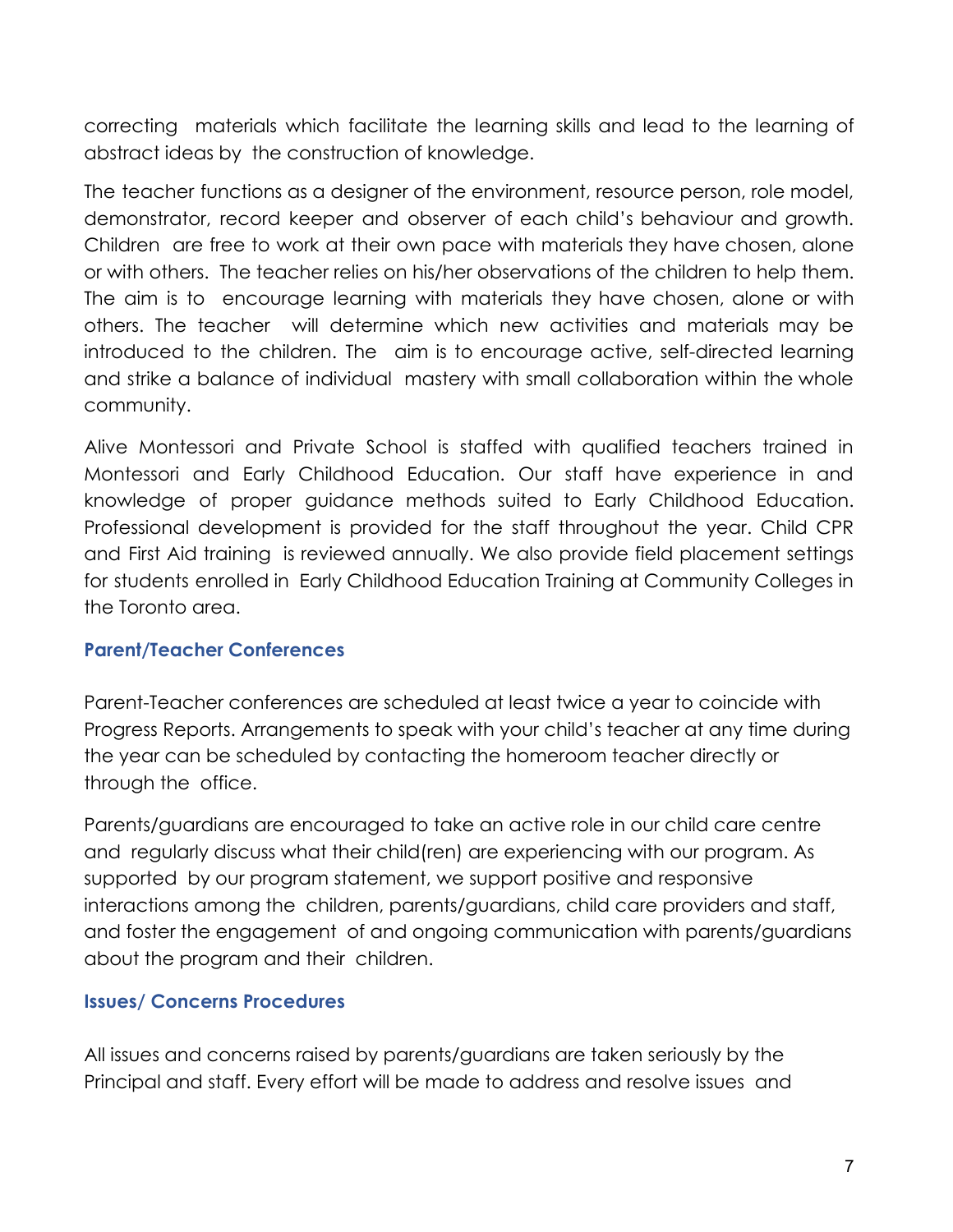concerns to the satisfaction of all parties and as quickly as possible.

Issues/concerns may be brought forward verbally or in writing. Responses and outcomes will be provided verbally, or in writing upon request. The level of detail provided to the parent/guardian will respect and maintain the confidentiality of all parties involved.

An initial response to an issue or concern will be provided to parents/guardians within 1 business day(s). The person who raised the issue/concern will be kept informed throughout the resolution process.

If parents/guardians have questions or complaints regarding Alive Montessori Preschool Inc., they can email childcare\_ontario@Ontario.ca or call 1-877-510-5333.

# **Confidentiality**

Every issue and concern will be treated confidentially and every effort will be made to protect the privacy of parents/guardians, children, staff, students and volunteers, except when information must be disclosed for legal reasons (e.g. to the Ministry of Education, College of Early Childhood Educators, law enforcement authorities or a Children's Aid Society).

# **Conduct**

Our centre maintains high standards for positive interaction, communication and role modeling for children. Harassment, discrimination and bullying will therefore not be tolerated from any party. If at any point a student, parent/guardian, provider, staff feels uncomfortable, threatened, abused or belittled, they may immediately end the conversation and report the situation to the supervisor and/or licensee.

# **Concerns about the Suspected Abuse or Neglect of a Child**

Everyone, including members of the public and professionals who work closely with children, is required by law to report suspected cases of child abuse or neglect. If a parent/guardian expresses concerns that a child is being abused or neglected, the parent will be advised to contact the Children's Aid Society of Toronto 30 Isabella Street, Toronto, Ontario M4Y 1N1

Bus: 416-924-4640 | Fax: 416-324-2400 (CAS) directly.

Persons who become aware of such concerns are also responsible for reporting this information to CAS as per the "Duty to Report" requirement under the Child and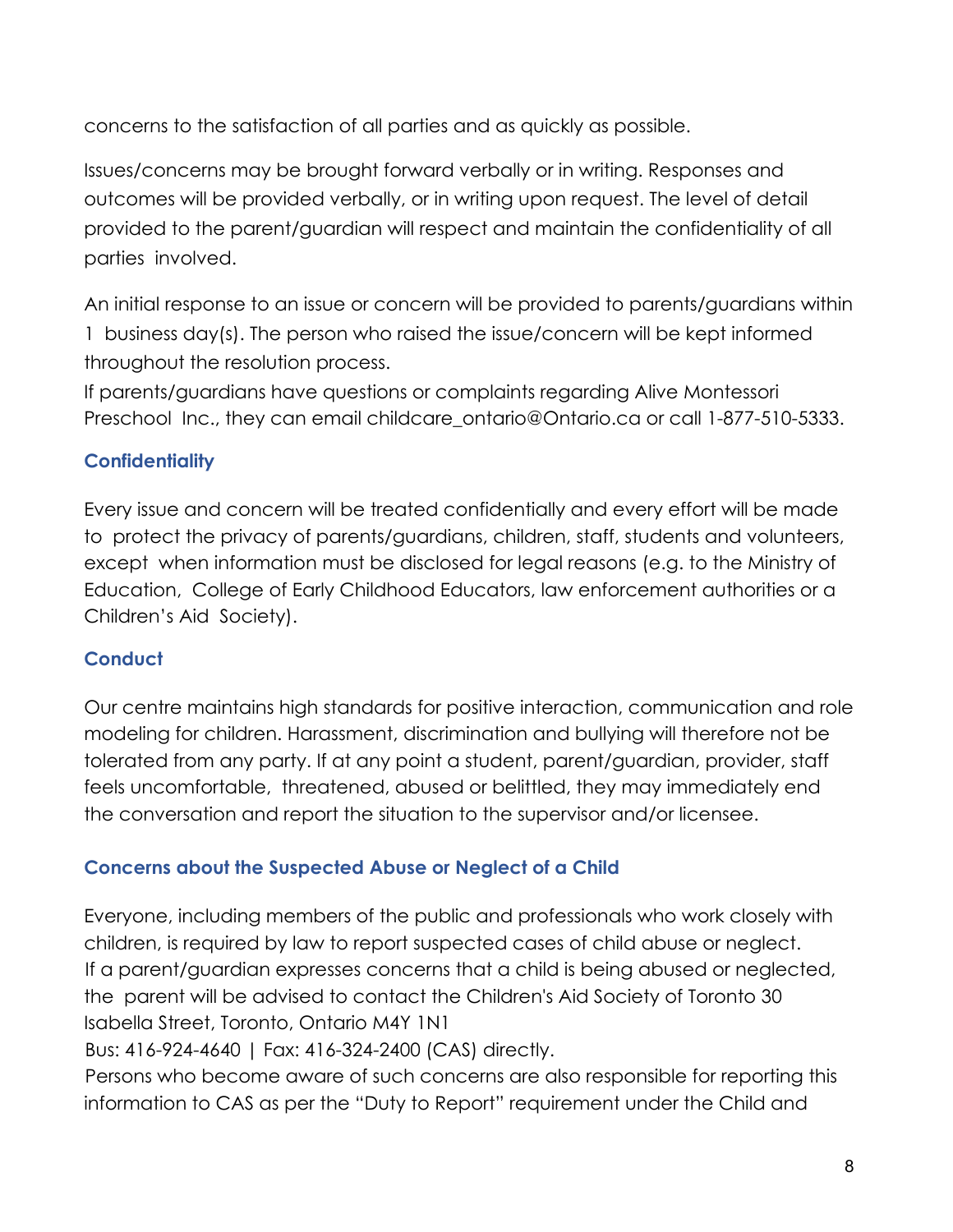Family Services Act.

# **Reporting Child Abuse and Neglect**

Ontario's Child and Family Services Act (CFSA) provides for a broad range of services for families and children, including children who are or maybe victims of child abuse or neglect. Members of the public, including professionals who work with children, have an obligation to report promptly to a Children's Aid Society if they suspect that a child is or may be in need of protection.

In accordance with the Child Care and Early Years Act we shall not engage in nor shall we permit our staff, students, volunteers to engage in any of the following: 1) corporal punishment of the child

2) physical restraint of the child, such as confining the child to a high chair, car seat, stroller or other device for the purposes of discipline or in lieu of supervision, unless the physical restraint is for the purpose of preventing a child from hurting himself, herself or someone else, and is used only as a last resort and only until the risk of injury is no longer imminent

3) locking the exits of the child care centre or home child care premises for the purpose of confining the child, or confining the child in an area or room without adult supervision, unless such confinement occurs during an emergency and is required as part of the licensee's emergency management policies and procedures 4) use of harsh or degrading measures or threats or use of derogatory language directed at or used in the presence of a child that would humiliate, shame or frighten the child or undermine his or her self-respect, dignity or self-worth

5) depriving the child of basic needs including food, drink, shelter, sleep, toilet use, clothing or bedding

6) inflicting any bodily harm on children including making children eat or drink against their will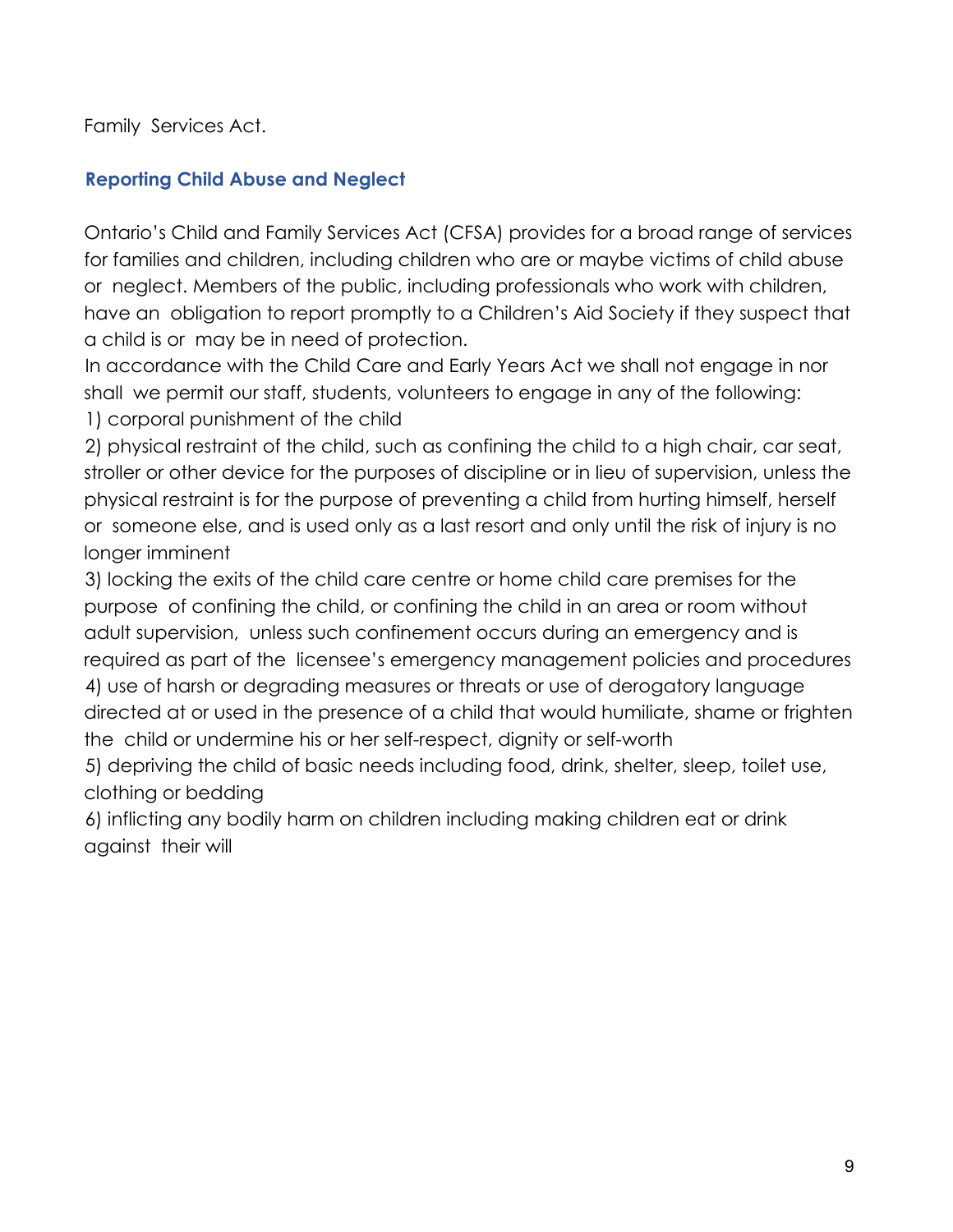# **Procedures**

| Nature of Issue or<br>Concern                                                                                                                                     | Steps for Parents and/or<br>Guardians to Report<br>Issue/Concern:                                                                                                                                                                                                                                                                                         | Steps for Staff and/or Licensee in<br>responding to an issue/concern:                                                                                                                                                                                                                                                                                                                                                                                                                                                                                                                          |
|-------------------------------------------------------------------------------------------------------------------------------------------------------------------|-----------------------------------------------------------------------------------------------------------------------------------------------------------------------------------------------------------------------------------------------------------------------------------------------------------------------------------------------------------|------------------------------------------------------------------------------------------------------------------------------------------------------------------------------------------------------------------------------------------------------------------------------------------------------------------------------------------------------------------------------------------------------------------------------------------------------------------------------------------------------------------------------------------------------------------------------------------------|
| Program Room<br>Related<br>E.g: schedule,<br>sleep<br>arrangements,<br>toilet training,<br>indoor/outdoor<br>program activities,<br>feeding<br>arrangements, etc. | Raise the issue or concern to<br>the classroom staff directly<br>or<br>the supervisor or licensee.                                                                                                                                                                                                                                                        | Address the issue/concern at the time it is<br>raised<br><b>or</b><br>arrange for a meeting with the<br>parent/guardian within 7 business days.<br>Document the issues/concerns in detail.<br>Documentation should include:<br>the date and time the issue/concern was<br>received;<br>the name of the person who received the<br>issue/concern;<br>the name of the person reporting the<br>issue/concern;<br>the details of the issue/concern; and<br>any steps taken to resolve the<br>issue/concern and/or information given to<br>the parent/guardian regarding next steps or<br>referral. |
| General, Centre- or<br>Operations<br>Related<br>E.g: child care<br>fees, hours of<br>operation, staffing,<br>waiting lists,<br>menus, etc.                        | Raise the issue or concern to<br>the supervisor or licensee.                                                                                                                                                                                                                                                                                              |                                                                                                                                                                                                                                                                                                                                                                                                                                                                                                                                                                                                |
| Staff-,<br>Duty parent-,<br>Supervisor-,<br>and/or<br>Licensee Related                                                                                            | Raise the issue or concern to<br>the individual directly<br>or<br>the supervisor or licensee.<br>All issues or concerns about<br>the conduct of staff, duty<br>parents, etc. that puts a<br>child's health, safety and<br>well-being at risk should be<br>reported to the supervisor as<br>soon as<br>parents/guardians become<br>aware of the situation. | Provide contact information for the<br>appropriate person if the person being<br>notified is unable to address the matter.<br>Ensure the investigation of the<br>issue/concern is initiated by the<br>appropriate party within 5 business days or<br>as soon as reasonably possible thereafter.<br>Document reasons for delays in writing.<br>Provide a resolution or outcome to the<br>parent(s)/guardian(s) who raised the<br>issue/concern.                                                                                                                                                 |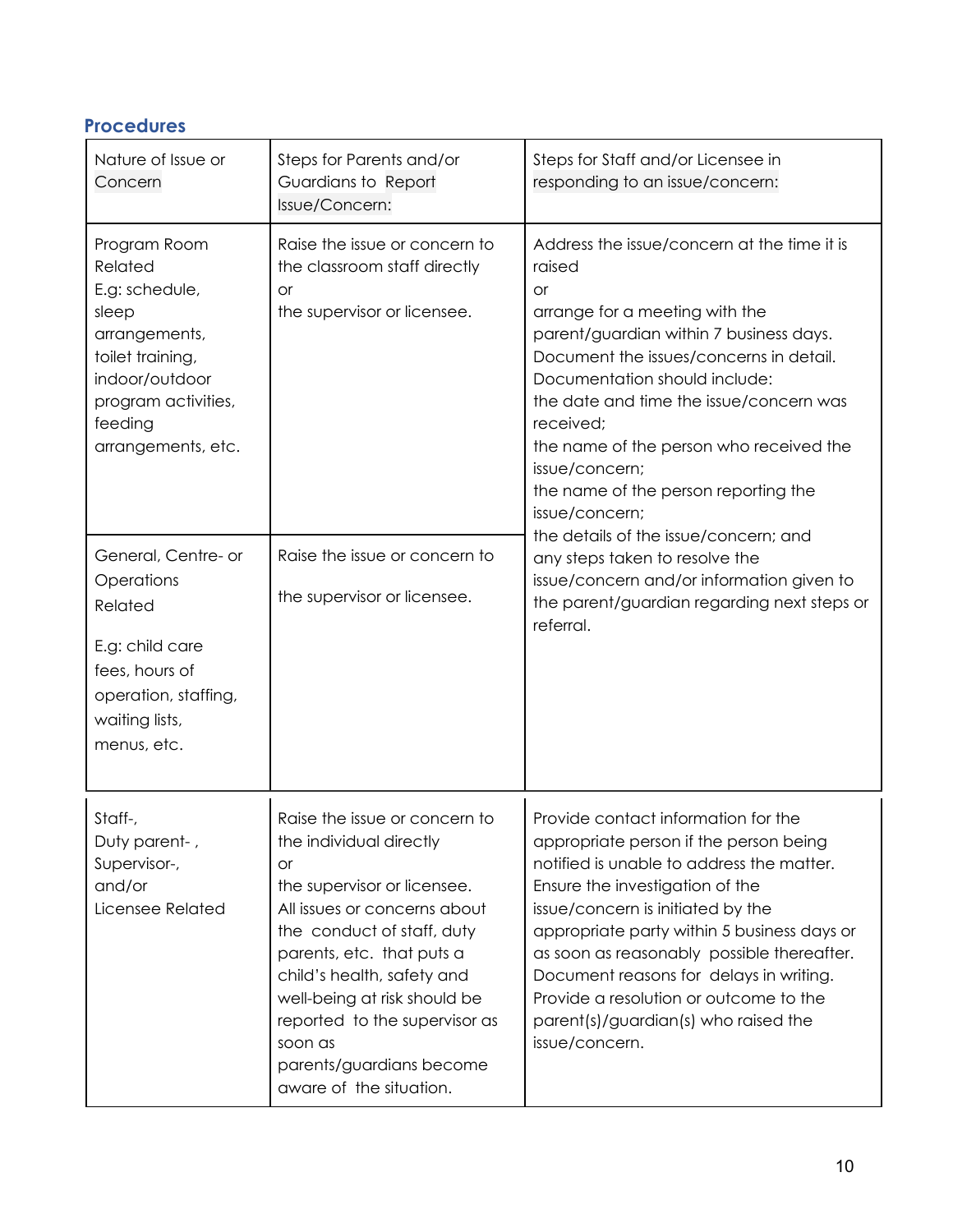| Student-/<br>Volunteer-Related | Raise the issue or concern to<br>the staff responsible for<br>supervising the volunteer or<br>student<br>or<br>the supervisor and/or licensee.<br>All issues or concerns<br>about the conduct of<br>students and/or<br>volunteers that puts a child's<br>health, safety and well-being<br>at risk should be reported to<br>the supervisor as soon as |  |
|--------------------------------|------------------------------------------------------------------------------------------------------------------------------------------------------------------------------------------------------------------------------------------------------------------------------------------------------------------------------------------------------|--|
|                                | parents/guardians become<br>aware of the situation.                                                                                                                                                                                                                                                                                                  |  |

**Students and volunteers are always supervised by an employee and will never be permitted to be alone with any child or group of children who receive child care. Students and volunteers are not counted in staff to child ratios.**

# **Security**

Your children's safety is our number one priority. The school has a security system, security cameras and doors are locked from the outside to prevent entry.

Entry to the School is only permitted to:

- Students of the school
- School officials and persons expressly invited by them
- Persons authorized to attend school events and other approved activities

All visitors must report to the main office and be screened prior to entering. The main door is locked and entry can only be accessed via a buzzer system. All activities will also be monitored via security cameras to ensure safety.

# **Scheduled Holidays**

Alive Montessori and Private School is closed on statutory holidays, two weeks in Christmas, one week on March Break and PA days. Please see the School Calendar. You will be informed in advance of the exact time of closure on shorter days. We reserve the right to close for alternate days or emergency situations should it be warranted. **No deduction will be made for absences due to illness, vacations, statutory holidays, or emergency closure of the school.**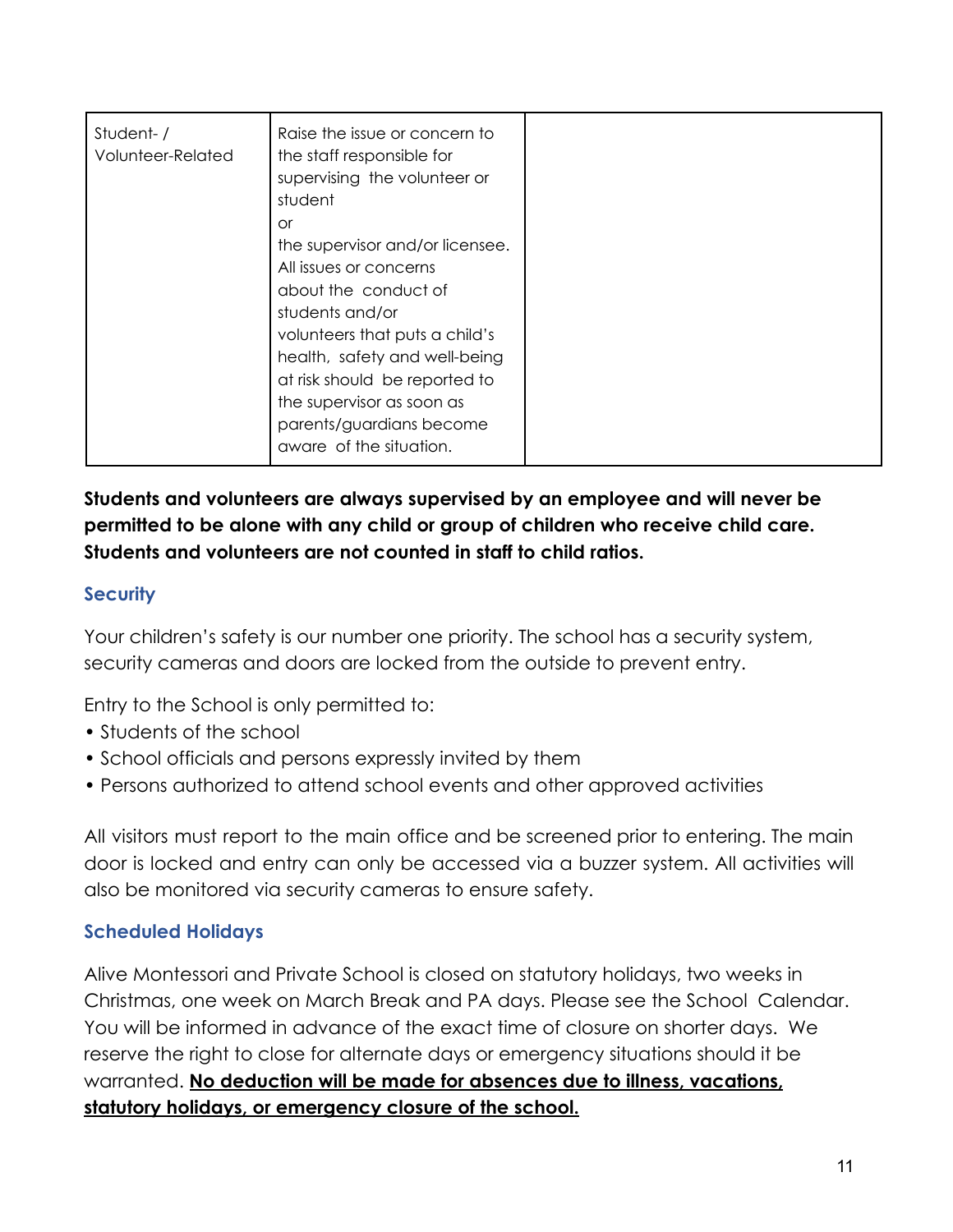# **Financial Information**

#### **Joining during or mid School Year (September-June)**

Alive Montessori & Private School offers a year round registration based on space and availability. We do not prorate the fees per day attended, nor do we give discounts for the days "missed". The following fees will apply when joining any day after the first of the month without any exceptions:

- Joining Day 1-7 $\rightarrow$  %100 monthly tuition fee is applied
- Joining Day 8-15 $\rightarrow$  Charged  $\frac{3}{4}$  of the monthly tuition fee
- Joining Day 16-22 $\rightarrow$  Charged  $\frac{1}{2}$  of the monthly tuition fee
- Joining Day 23-31 $\rightarrow$  Charged ¼ of the monthly tuition fee

The materials fee may be prorated on a monthly basis (\$65/month) regardless of the day joined. Registration fee is due upon enrollment and cannot be prorated.

#### **Discounts/Deductions/Make Up Days**

**We do not offer discounts or deductions for sick days, vacations, shutdowns, statutory holidays, PA days, snowstorms, Christmas Break, or March Break. Tuition fees are the same each month and are due regardless. There are no make-up days for any absences for any reason.**

#### **Fees**

Alive Montessori and Private School relies on the fees paid by all parents to be a viable organization with sufficient resources to provide outstanding programs for children. A place in the school is reserved for each registered student for the entire academic year. Parents are expected to pay all fees **by the 1st of each month**. Late payments are subject to a \$25 penalty.

#### **Registration & Material Fees**

Upon initial registration, registration and a material fee is paid per registration pack fees. Returning students pay only the material fee that is due on September 1st .

# **Monthly Tuition Fee**

The monthly tuition fee is payable upon registration using cheques post-dated to the first Monday of each week (or month) from September to June inclusive. The registration package with completed information and all post-dated cheques must be submitted to Alive Montessori and Private School prior to the date of admission. An administrative charge of 25.00 will apply to NSF or returned cheques.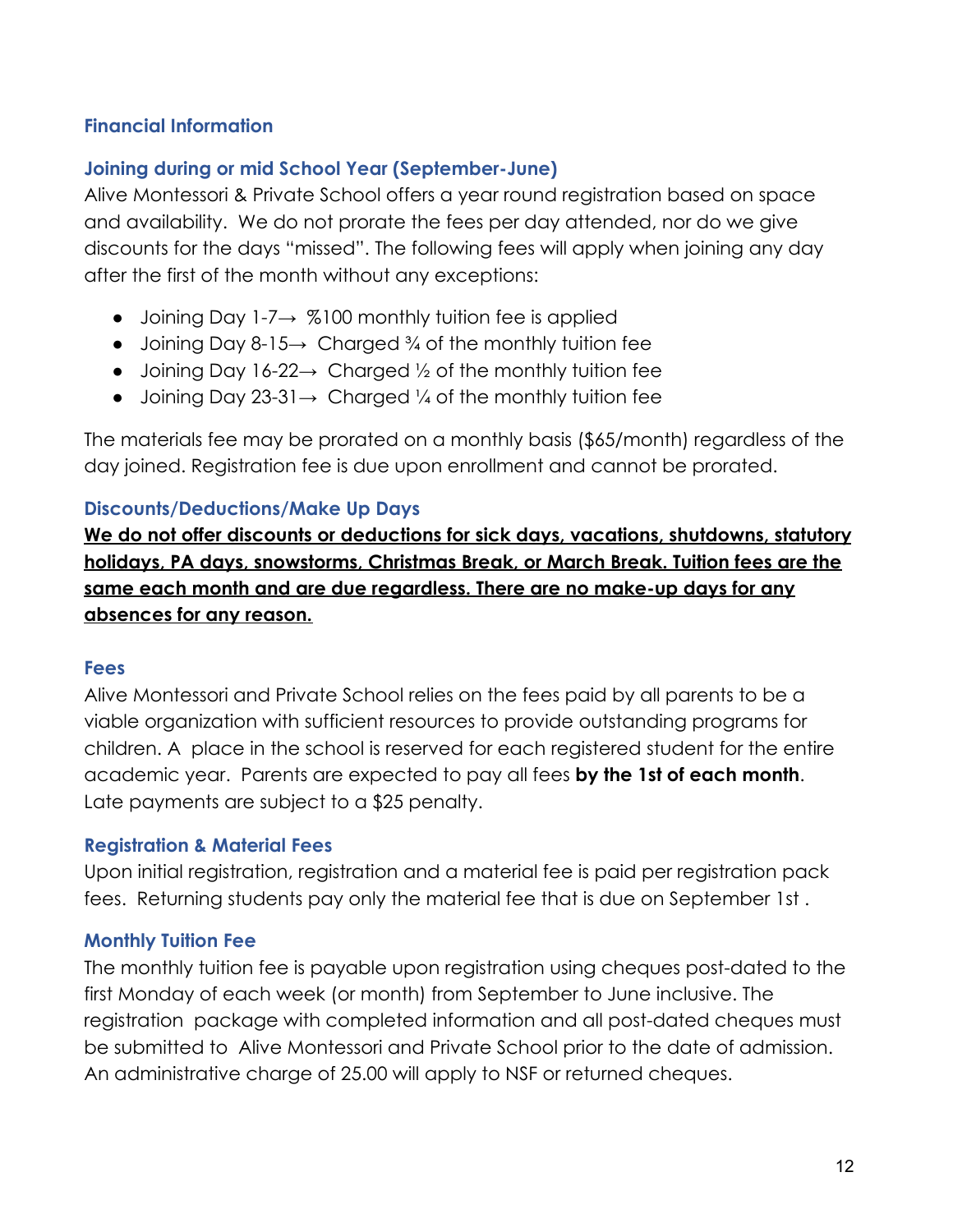#### **Before and After School Programs**

Before school and after school programs are available for extra fees. Please see School Fees Schedule 2022-2023.

#### **Online Learning**

In case of a covid- related shutdown, the school will switch to remote learning with Montessori packages delivered to your doorstep. Remote learning fees will be charged at %60 of the monthly tuition fees (i.e. \$1650 \* %60= \$990). We expect all of the students to attend, and the reduced tuition fee will be due regardless of whether the student attends the online classes.

# **\*If online learning cannot be provided during the shutdown period, please note that tuition will still be charged at %60 of the normal rate\*. No refunds will be provided.**

# **Covid related Absences**

If you wish to keep your child home due to rising Covid numbers while the school remains open, please note that tuition is still due regardless. Please see Withdrawl Policy and Tuition Fees for full terms.

# **Late Fees**

Parents must pick up their children by 4:00 pm. If a child remains in the centre after 4 o'clock, a late fee of 1.00 per minute is strictly enforced. In the event of a snowstorm, the parents will have a 15 minute grace period, during which no late charge will be applied. After 4:15pm, a late fee of \$1.00 per minute will be charged to each family. The late charge is to be payable directly to the staff on duty within 24 hours. A parent's signature, initiated by a staff member, noting the time of pick-up is required on the attendance sheet.

# **Tax Receipts**

Receipts will be issued for the fees paid within a calendar year. A tax receipt will be available by the end of February of the following year by request only. You may use your usual monthly receipts provided as tax receipts. Receipts will not be issued until all outstanding fees and penalties are paid.

# **Withdrawal**

In the event of withdrawal of a child from the School, the parents must give 30 days written notice to the school PRIOR to March 31st, 2023.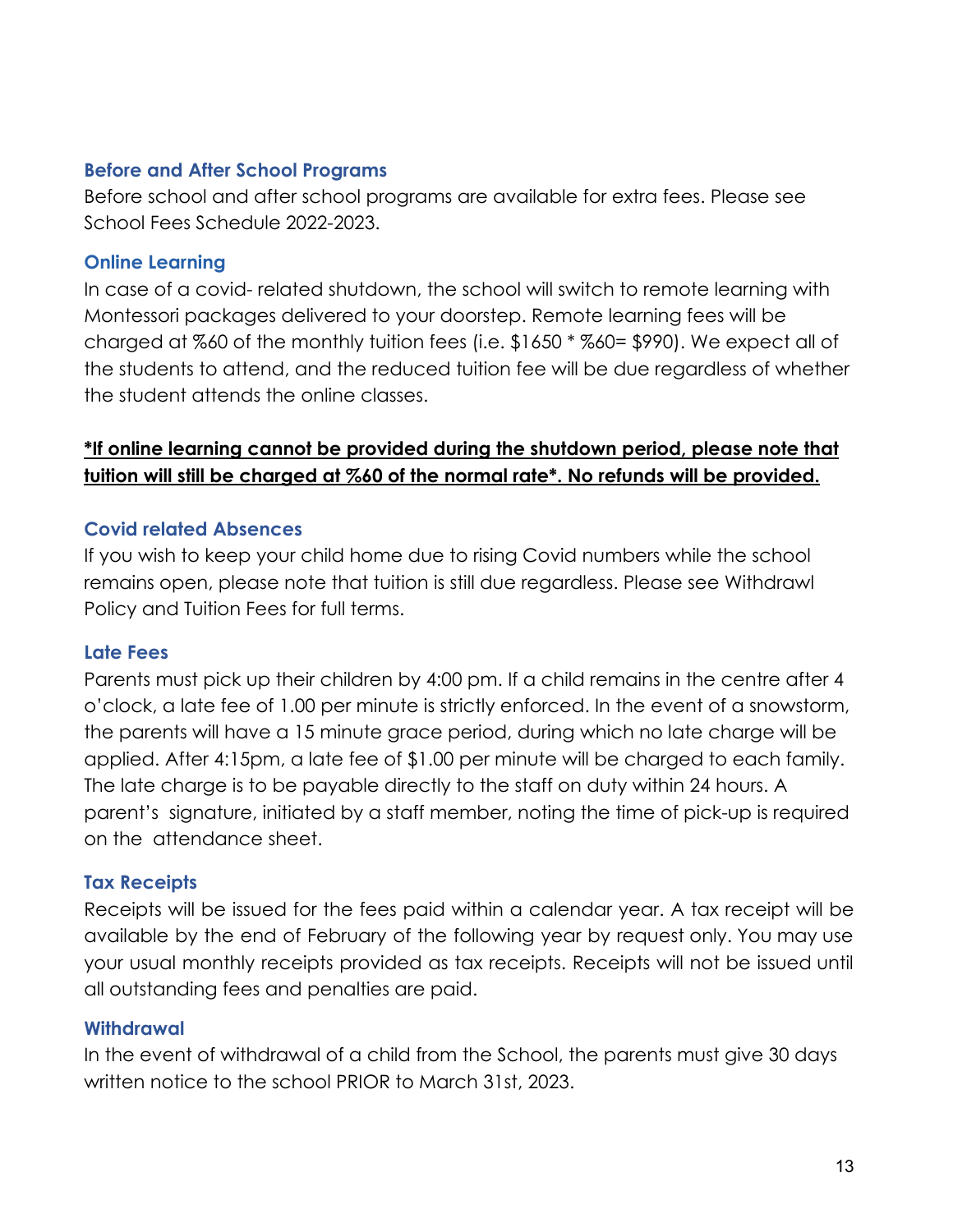The Material Fee and Registration Fee are non-refundable, with no exceptions. If a parent/ guardian wishes to withdraw a student after enrolling, the following conditions apply:

• Withdrawal prior to March 31<sup>st</sup>, 2023: Any post-dated payments will be canceled and/or returned. The Registration Fee and Materials Fee will not be refunded.

• Withdrawal on or after April 1<sup>st</sup>, 2023: 100% of total balance of tuition fees are due/owing unconditionally, regardless of payment option. The Registration Fee and Material Fee will not be refunded.

# **Termination**

Alive Montessori and Private School reserves the right to terminate the parent's contract should the program be unable to meet a child's special needs. The staff will adhere to the following procedure:

A. Discussions with the parent(s)/guardian(s) and Principal to:

- 1. Identify the difficulty and reasons for it.
- 2. Discuss implications for the classroom.

3. Explain and discuss ways of involving Community Resources; (i.e. Early Childhood Education Consultant, Speech Therapists).

- 4. Record the consensus of the discussions and have all parties sign.
- 5. Principal reports the situation and provides recommendations to staff.
- 6. Establish trial periods for the suggested actions.
- 7. Follow through with the action items of discussions.

B. Follow up meeting with parent(s)/guardian(s) and School staff to take place at end of the trial period. Results are again committed to in writing and signed by all parties. Further recommendations and action plans to be revised or decision made to terminate the contract.

C. If the School's staff determines that the child cannot be accommodated in the program, the parent contract will be terminated and parent(s)/guardian(s) will be notified to withdraw the child immediately. The unused post-dated cheques will be returned at this time.

# **General Information**

# **Drop Off Period**

Staggered between 8:30 am- 9:00 am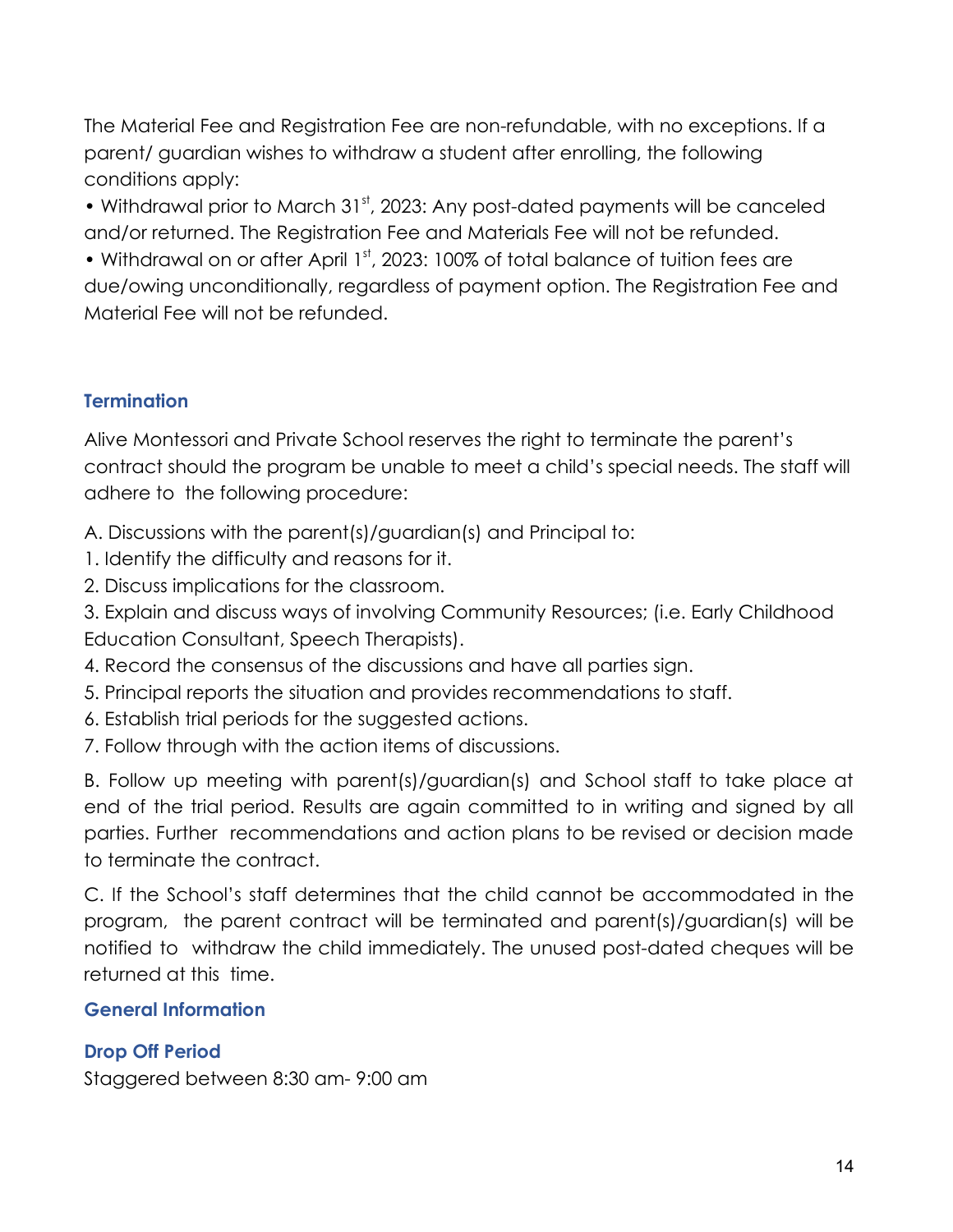# **Pick Up Period**

1:00 pm for part-time children and 4:00 pm for full-time children

**School General Hours** 9:00 am- 4:00 pm

**Pre-Care** 8:00 am- 8:30 am

**After-Care** 4:00 pm- 6:00 pm

#### **Classrooms**

- 1. Preschoo Casal: 2.6 to 3.8 years
- 2. Kindergarten Casa: Junior and Senior, 3.8 to 5 years
- 3. Elementary: Grade 1-8

#### **Toilet Training**

Children age 2.6 to 3.8 years should be toilet trained.

Children may bring pull-ups, but no diapers please. Parents are expected to provide wet-wipes and pull-ups.

#### **Arrival and Departure**

Alive Montessori Preschool & Academy have important policies concerning the arrival and departure of its students. These policies are integral to our program operations. Please ensure that you read and understand the following policies: A. Parents are encouraged to drop off their children on time. Please see the Drop-Off and Pick-up COVID-19 screening protocols and procedures.

B. Alive Montessori is required to release children to either parent unless a court order is provided to indicate only one parent has custody of the child.

C. Besides the parents, students will not be released to any person other than those authorized on the registration form and approved pick-up list. It is the parent's responsibility to contact the school regarding authorization changes.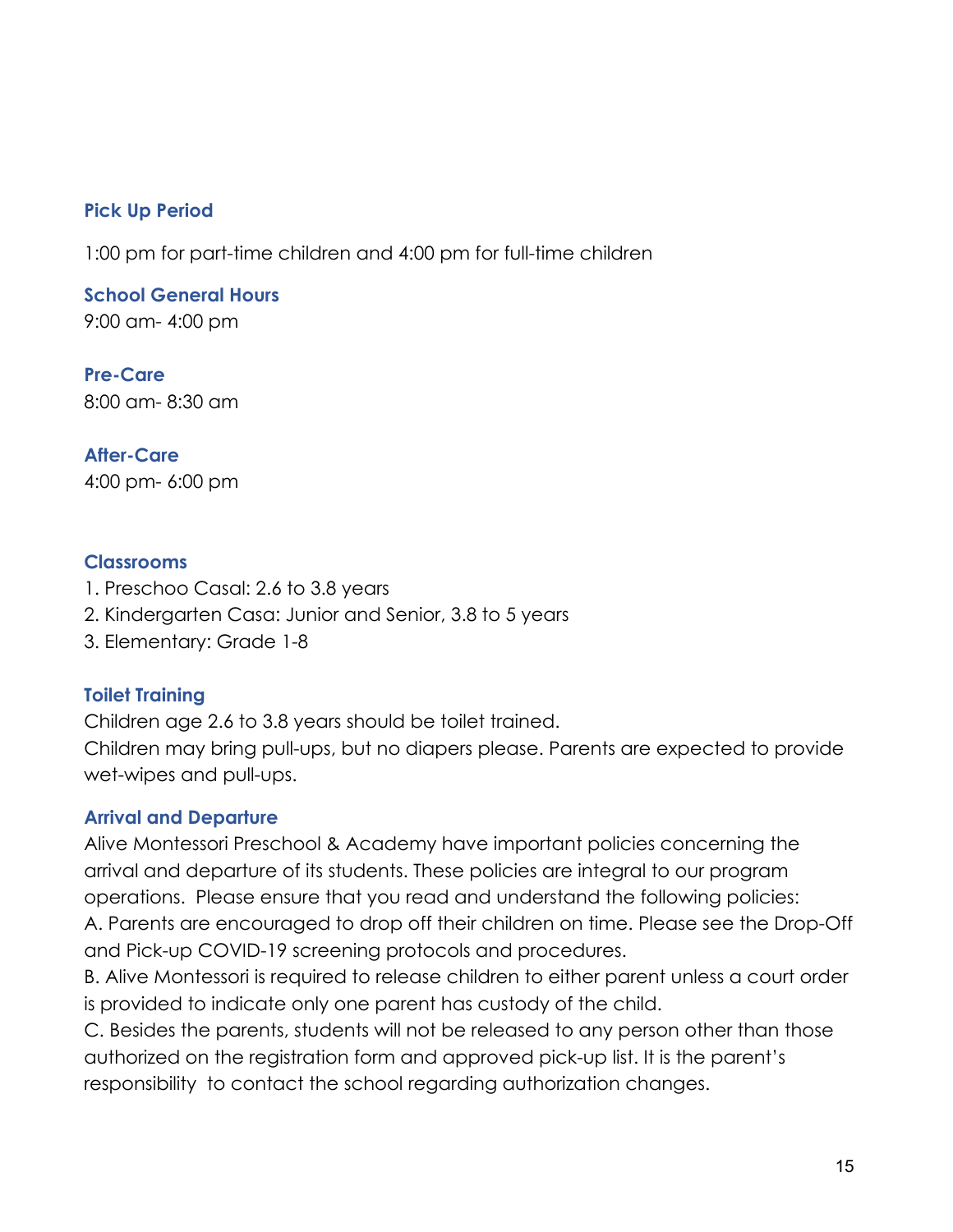D. Parents must pick up their children no later than 6:00pm. In the extreme case that the child is not picked up by 7:00pm and the staff is unable to reach the parents or another authorized person, the Children's Aid Society and the police department will be notified. Cases of constant late pick up may be cause for termination of the Parent's Contract.

#### **Adjustment Period**

Especially with younger children, adjusting to a new environment without their parents and/or siblings can be upsetting. We will work with parents to make this adjustment period as easy as possible for the child. Our experience tells us that this period is usually very short as the child finds so many interesting things to do.

#### **Late Arrival**

If a student from any level is to be late the parents should call the school office before 8:30am. Being late may affect your child's ability to develop a love of learning from missing lessons, forge relationships with peers and other members of the school community, work independently and settle into daily routines.

#### **Absences**

If a student from any level is to be absent, parents should call the school office before 8:30am. In the event of unexplained absence, parents will be called after attendance is taken.

Teachers are unable to make special provisions (i.e. homework packages) for students who are absent for reasons other than illness, family emergency or religious holidays.

# **School Closures**

In the event of inclement weather (i.e. snow storms) please tune into the radio for information on school closings or call the school any time after 7:00 am. Should it be necessary to close the school early on any day because of the weather, parents will be contacted by phone to make arrangements for early pick up.

# **Clothing and Uniforms**

# **Spring/Summer Attire**

Students will keep a pair of COMFORTABLE indoor and outdoor shoes at school. Wide brimmed hats and sunscreen are recommended during the summer months. Rubber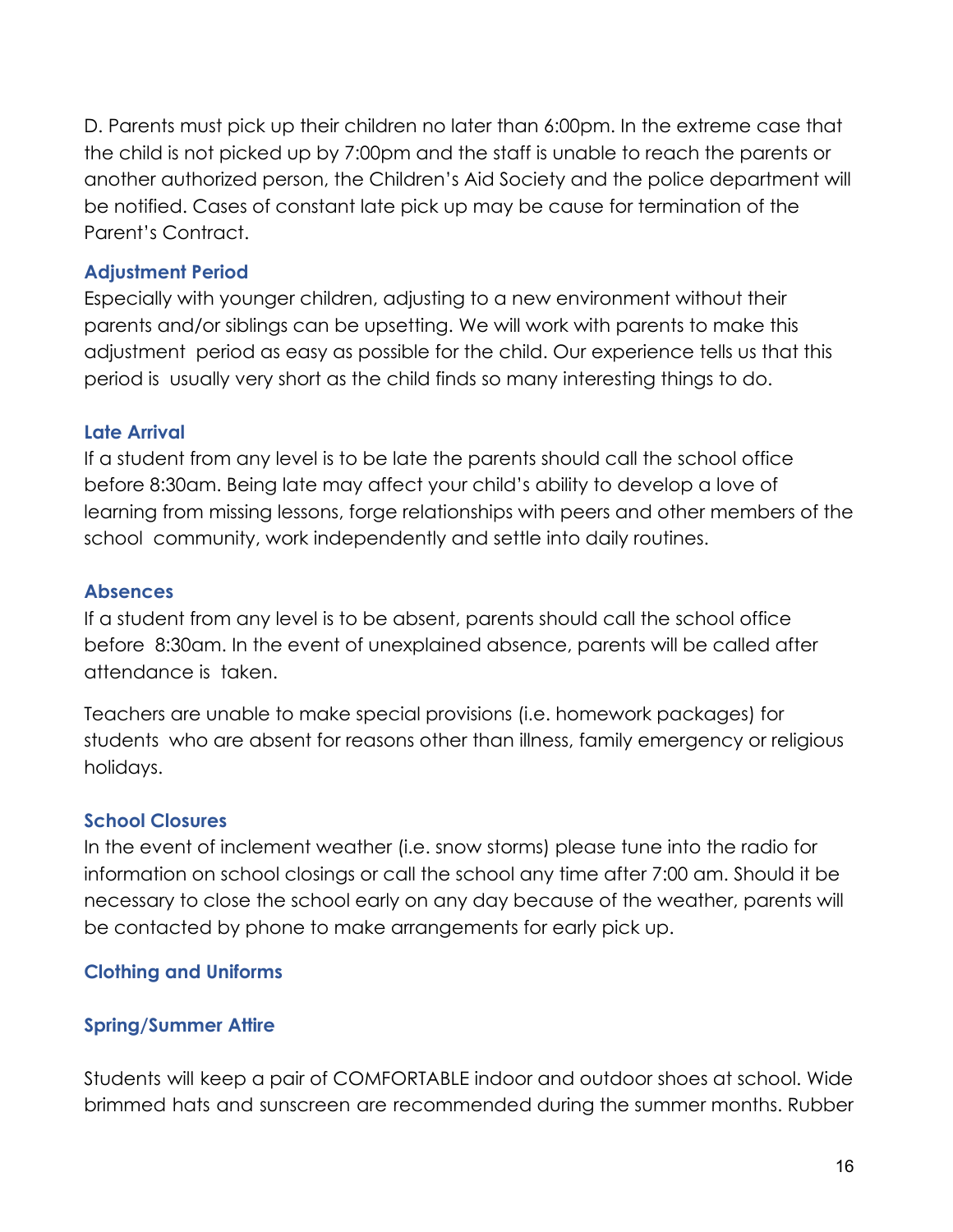boots are recommended for spring and fall. Speak to your homeroom teacher for additional clothing requirements.

#### **Fall/Winter Attire**

Keep a pair of indoor (black) shoes and outdoor boots/shoes at school. Hats, gloves and snow pants are recommended during the winter months. See your homeroom teacher for additional clothing requirements.

#### **Uniforms**

School uniforms create cohesion and a sense of belonging. Uniforms will be implemented for the 2022- 2023 school year. Please see the Dress Code Policy for further instructions.

#### **PERSONAL BELONGINGS/ ITEMS**

We strongly recommend that your child brings the following on a **DAILY BASIS:**

1. Backpack

2. Two extra sets of clothes (pants, socks, underwear and shirt) in case of accidents (preschool children)

3. Inside clean black shoes (to be brought in every Monday and kept inside for the children to use inside the centre)

- 4. A personal folder to take home work/ arts/ crafts
- 5. Wet tissues
- 6. Sunscreen (min. SPF 30+)
- 7. Sunglasses during summertime
- 8. Bedding sheets- pillow, blanket & bedding sheet (if applicable) to be brought every Monday. Sent home at the end of the week to be laundered.
- 9. Reusable water bottle
- 11. Extra pull-ups/ training pants (if applicable), no diapers please
- 12. Water activities gear / bathing suit, crocs and towel during the Summer Camp
- 13. A smile  $\odot$

#### **Labels/Lost and Found**

The above listed belongings MUST be inside a large SEALED backpack/ bag or container. **ALL ITEMS** inside must be **LABELLED** as well as the clear bag/ container with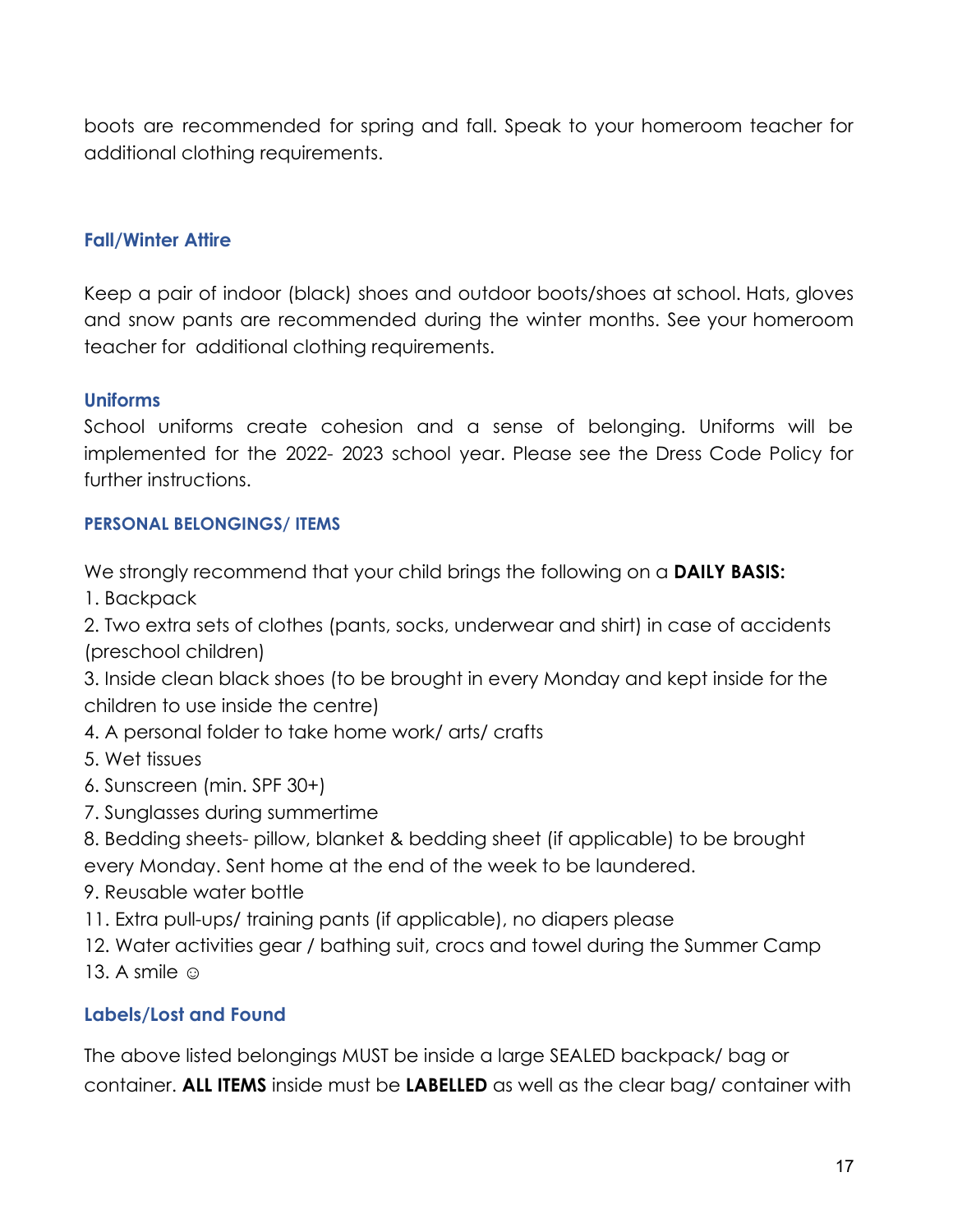your child's name. If an item is not labelled by a parent, teachers reserve the right to label the child's belongings as required by the ministry. Lost items will be placed in the lost and found box on the Lower Level.

#### **Lunch Program**

We are currently offering a hot lunch program in our school from a company called Wholesome Kids. The menu rotates on a seasonal basis. The food program is completely optional. If you wish to provide food for our child, you may do so. Full time students who leave at 4:00 pm usually have two snacks and one lunch, while part time students who leave at 1:00 pm usually have one snack and one lunch. If you choose to send food instead of our catering program, please provide healthy snacks and avoid sugary items. Food may be heated up upon request only.

# **Academic Information**

# **Curriculum (Night)**

Alive Montessori and Private School's curriculum from Preschool to Grade 6 has been developed to reflect a particular vision and philosophy. The aim is to help students develop their potential in all disciplines as well as addressing social, physical, emotional and cultural needs. Although there are a variety of teaching strategies used in delivering the curriculum, the underlying philosophy and the sharing of common goals enables teachers and students to build and develop knowledge and skills from year to year. There will be one day dedicated to discussing the curriculum during the beginning of the school year.

# **Classroom Observations**

Opportunities for Parents to observe their child in his/her classroom environment will not take place at the moment due to Covid-19.

# **Health Related Matters**

This section describes the general health related policies and procedures followed by Alive Montessori and Private School. We ask parents to review and understand the following section, respecting the items mentioned, as good health is an important condition for children in the programs to fully enjoy their time at the school.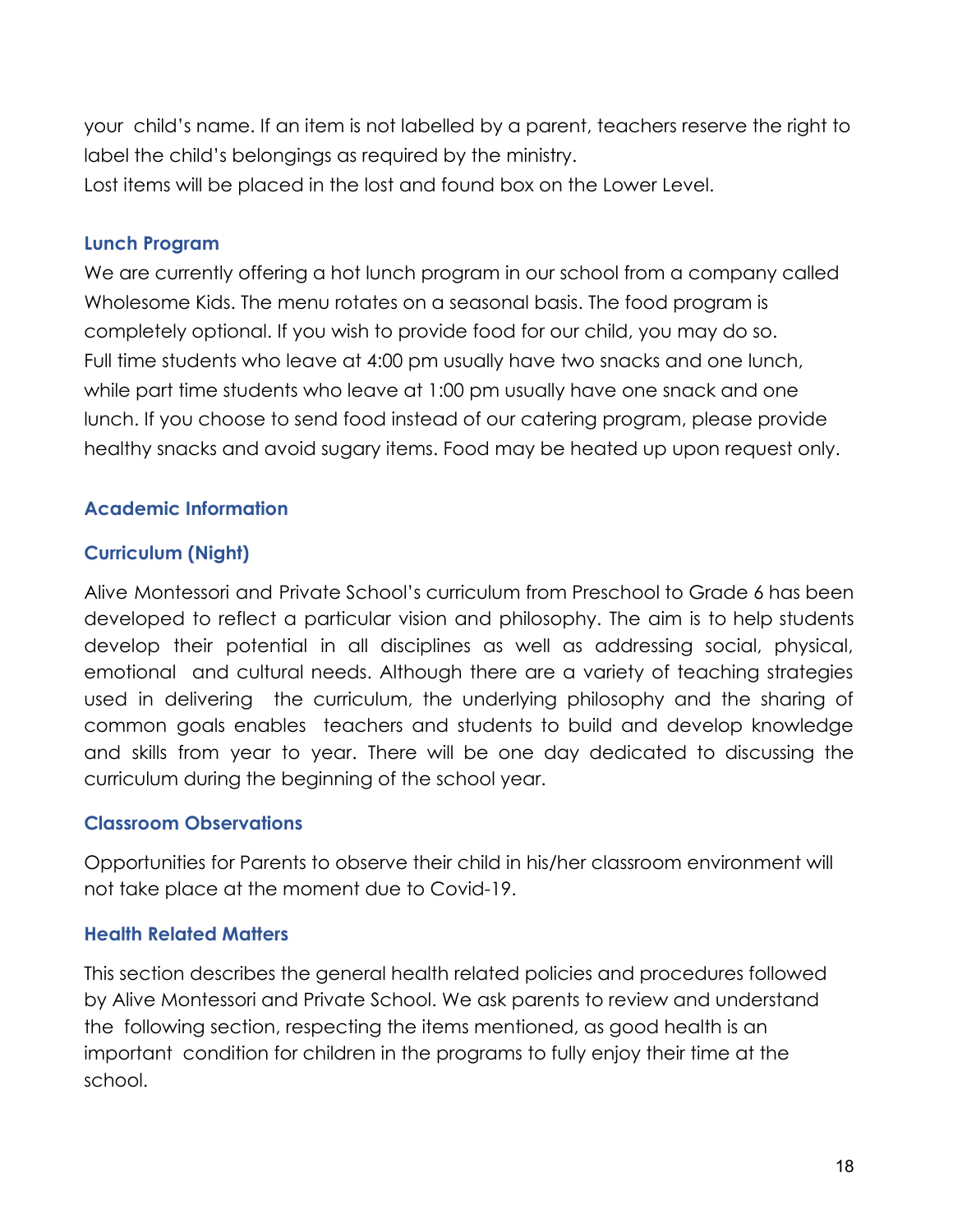For everyone's benefit, sick children will not be admitted to the school. The parent will not knowingly bring the child to the School if the child has any communicable disease (chicken pox, measles etc.) or any signs of fever, diarrhea or vomiting or any other symptoms that are related to Covid-19.

If a child becomes ill or injured while at the school, the parent shall be notified immediately. If there is no response from the parent or emergency contact within a reasonable period of time, the school will take appropriate action to ensure the health of the child. In the event of an accident or other medical emergency the parent acknowledges having signed the medical release form authorizing the school to obtain immediate medical assistance for the child.

The school must be provided with the following information: Child's immunization records, any health concerns, any history of communicable diseases and data about any allergies your child may have.

#### Mask Use

Grade 1 and up students must wear a non medical mask when inside the premises. All staff members and visitors must wear proper PPE including masks and

# **Infection Control Policy**

The Infection Control Policy is to provide staff members with up to date information on how the caregiver can provide a safe, clean environment to promote good health and minimize the spread of infection.

#### **Procedure:**

1. All parents should provide their children's immunization record and health conditions prior to enrolling their children in the school.

2. Staff will perform a daily health check of children upon arrival and throughout the day for symptoms of illness. Staff will also identify and record symptoms of illness and report to parents.

3. The signs and symptoms staff watch for are the following:

- Unusual behaviour
- Runny nose, cough, croup, wheezing, difficulty breathing, vomiting
- Diarrhea
- Dehydration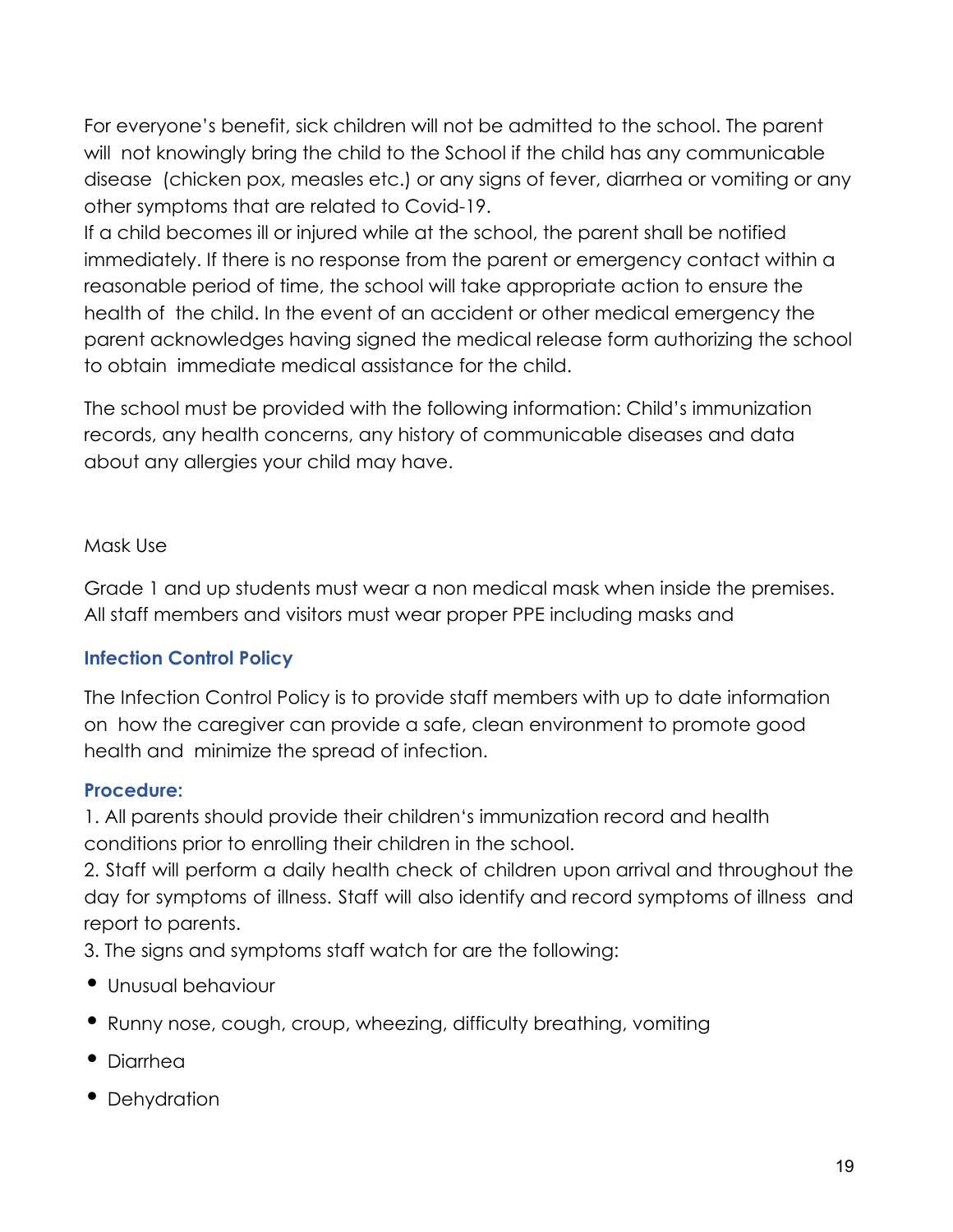- Any change in skin colour
- Rash
- Fever

4. When a child becomes ill during the day at school the staff will call parents to pick up their child immediately. If parents are not available, the emergency contact person will be called. The child will be isolated with supervision while he/she is waiting to be picked up.

# **Suspected/ Confirmed Case of Covid-19**

If there is an individual with a suspected/ confirmed COVID-19 case, the school will report it on the Child Care Licensing System and follow directions required by Toronto Public Health.

# **Emergencies**

Staff will ensure that children are kept safe, are accounted for and are supervised at all times during an emergency situation.

For situations that require evacuation of the child care centre, the **meeting place** to gather immediately will be located at: **TD Canada Trust at 846 Eglinton Avenue West.** Parents will be notified with a phone call.

# **Immunization**

The Department of Health and the Ministry of Education require all children to be immunized and records of this be provided to the school. Parents who do not want their children immunized or who wish to delay immunization for religious or conscientious reasons must provide a release form to the school. Parents should be aware that there may therefore be children in the school who are not immunized.

# **Student Activities**

# **Concerts**

As part of our program, all students participate in our Holiday Concert (first term), and end of year concert (second term). Dates will be announced.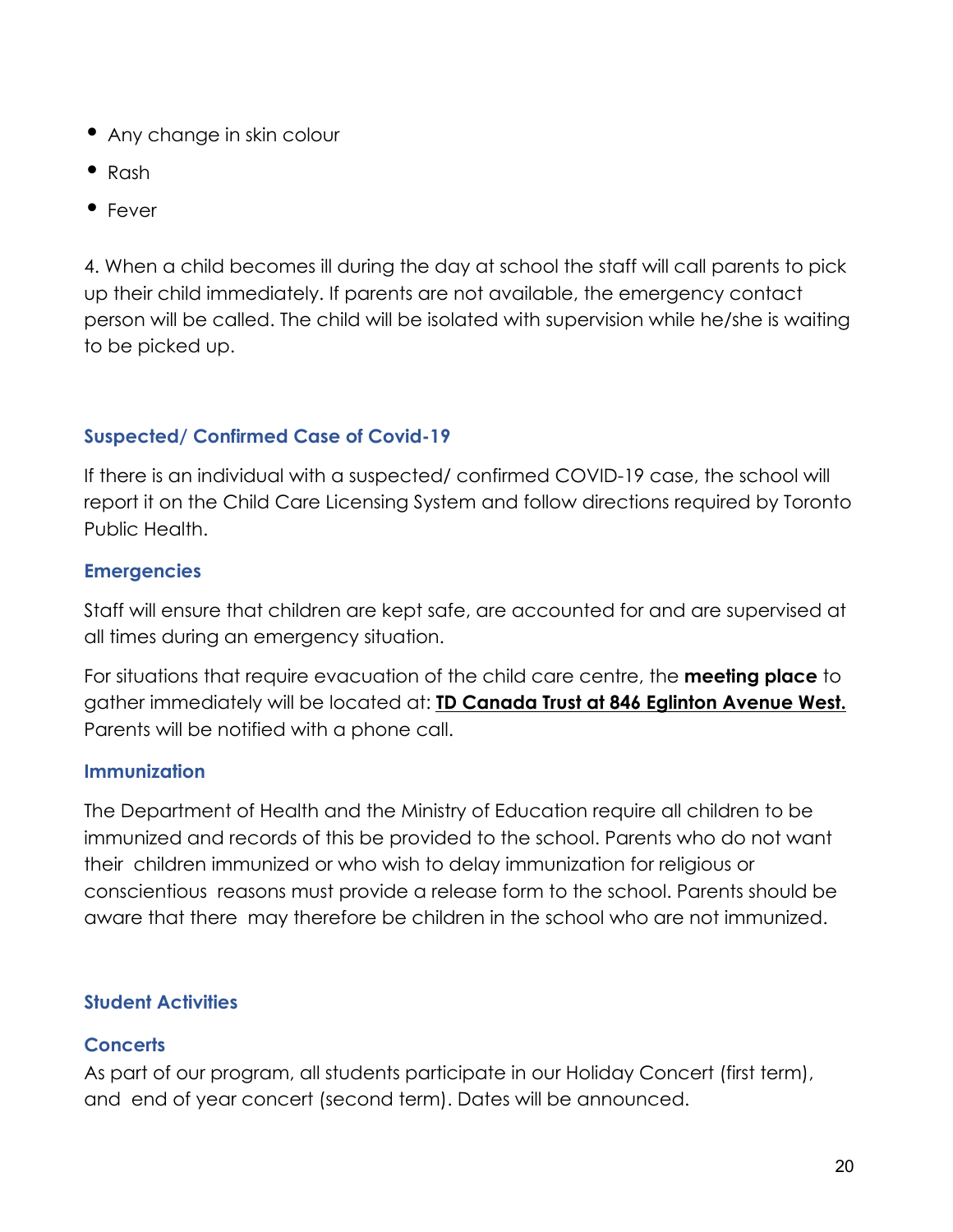# **Summer Camp (July & August)**

Summer camp begins in July and ends in late August. The camp program consists of a wide variety of activities. The Summer Camp is not part of the School Year and you must register your child to participate.

# **Anaphylactic Policy**

Our anaphylaxis policy is intended to help support the needs of a child with severe allergies and provide information on anaphylaxis and increase awareness of parents, staff, students and visitors to our centre. General information on life-threatening allergies including anaphylactic allergies will be provided to staff, parents, students, and volunteers. Parents are responsible to ensure that their child has an up-to-date auto injector, labeled with the child's name, at the centre when the child is in attendance. The child will not be permitted to attend without the proper medication on site.

Parents must sign our Consent to Administer Medication form that authorizes staff to administer the adrenaline auto-injector. Parents are responsible to inform staff of any changes to their child's treatment procedures. An EpiPen poster will be posted in each program room throughout the centre.

Our allergy list will be revised as necessary based on the children in our care and the information provided to us in writing by the parents/guardian.

Each program room and food preparation area will post in a visible area a list of known life threatening allergies of all children enrolled in the centre.

An "Administration of the Epi-Pen Procedures and Medical Emergency Procedures", will be posted in each program room.

#### **Hygiene**

Due to Covid-19, teeth brushing activities will be temporarily put on hold. Children will be encouraged to wash their hands frequently.

#### **Food Allergies**

Parents must provide up-to-date information about the child's allergies. Please complete the Emergency Allergy Alert form and complete the consent form for administration of the Epi-pen. Provide three Epi-pens, one to be carried by the student at all times, one to be kept in the student classroom and one to be kept in the office for field trips and as an emergency back up. The allergic student must: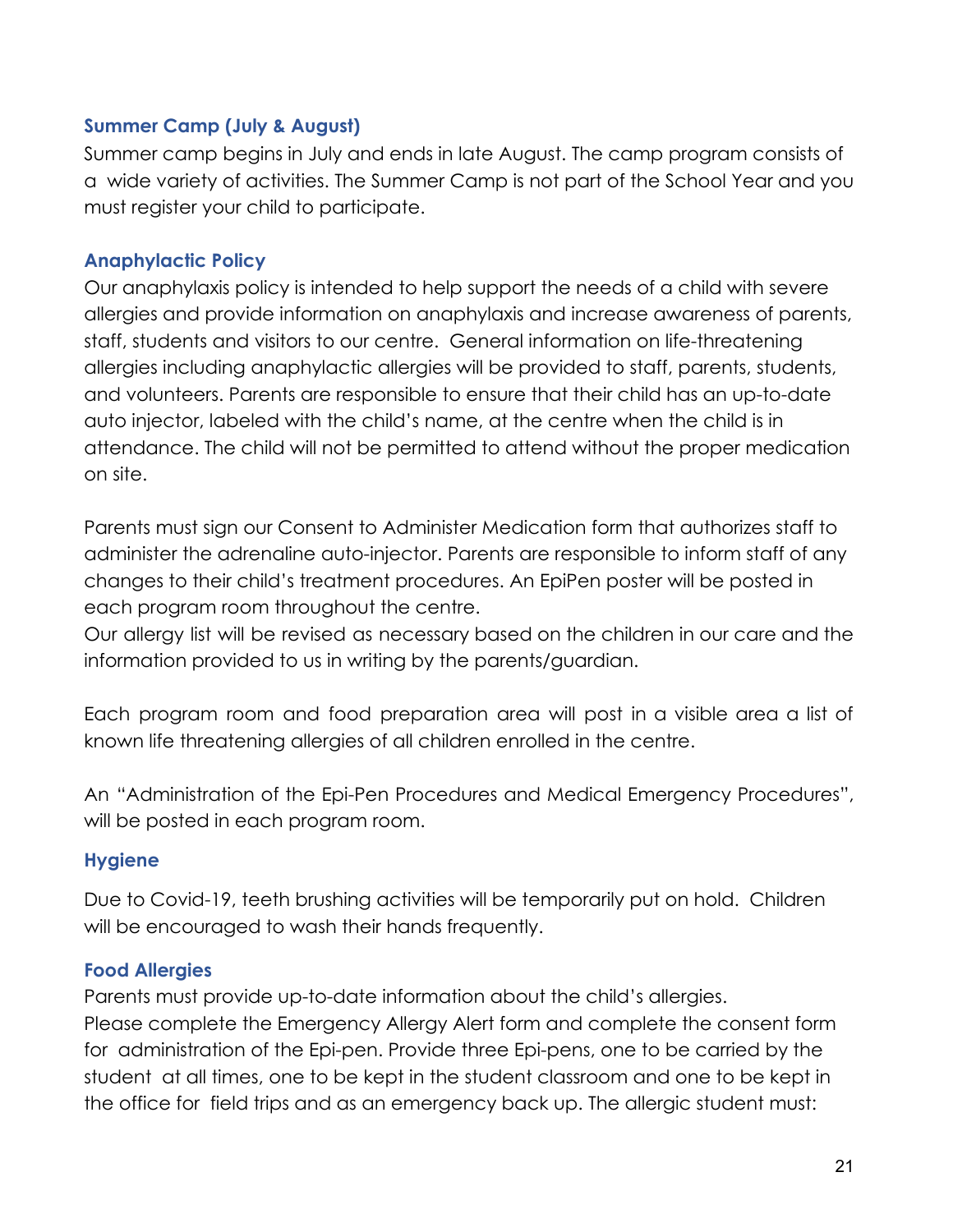take as much responsibility as possible for avoiding the allergen by checking labels and not sharing food.

The school will: identify the allergic students, using the Alert and Consent forms provided by the parents and make every effort to ensure that appropriate alternatives are available whenever treats are available for the entire school In the case of peanut allergies we will discourage parents and students from bringing peanuts or peanut products in lunches and snacks. We will ensure all school personnel are trained to recognize the symptoms of an allergic reaction, know how to administer the Epi-pen and are able to carry out the appropriate emergency procedures.

Alive Montessori and Private School is NOT a peanut free environment. Such conditions are virtually impossible to enforce and create a false sense of security for the allergic children. However, the school is "allergy conscious" and will make every attempt to maintain a safe and healthy learning environment for all children.

#### **Snack Foods/Birthday Treats**

Parents are encouraged to check labels when purchasing store bought items and to inquire about ingredients in baked goods. Choosing healthy snacks for birthdays and other celebrations shows consideration for those with allergies and the efforts of the school in hygiene and healthy eating. Individual cupcakes are encouraged instead of cakes at this time.

#### **Reporting Illness**

To report a communicable disease, please call the Toronto Public Health, Communicable Disease Section Surveillance Unit at (416) 392-7411. To report an outbreak, please call the Toronto Public Health, North Regional Office at (416) 338- 8400.

#### **Administering Medicine to Children on Behalf of Parents**

According to Ministry Guidelines we are allowed to administer drugs that have been prescribed by a licensed medical practitioner. Medicine will not be administered until we receive a medicine form from the doctor.

1. Prescribed medicines will be administered by the staff. This means a pharmacist's label must be attached on all drugs.

2. All prescribed medicines must be in the original container with the child's name, the name of the drug, the dosage and the date of purchase.

3. Non - prescription medication can only be administered to a child when accompanied by a doctor's note with instructions.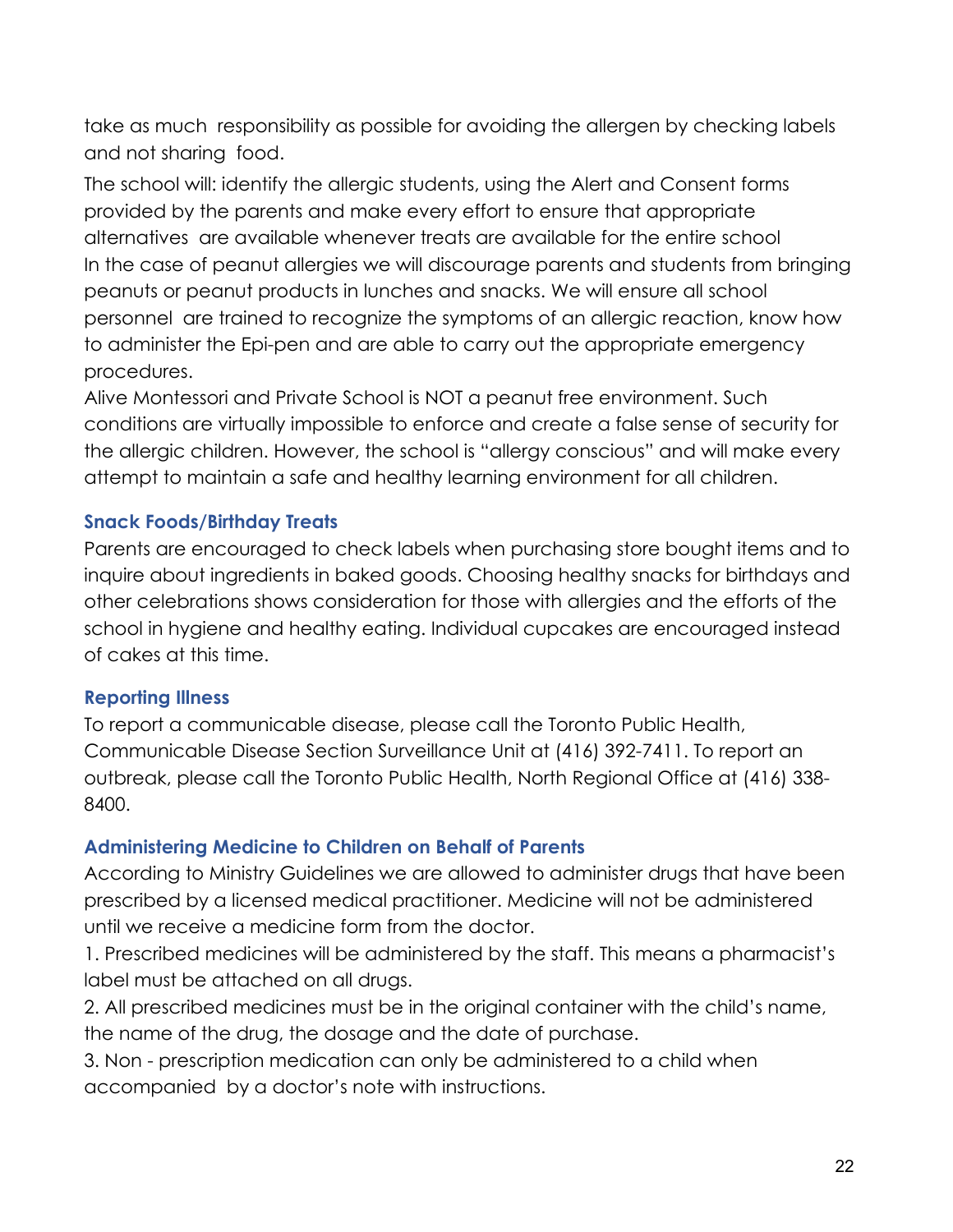4. A medicine form must be filled out and signed by the parent.

# **Code of Conduct**

In order to uphold our core values, particularly the goal of creating a cohesive community where people are respected and students develop a strong sense of social and moral responsibility; Alive Montessori and Private School sets high expectations for each student. These expectations relate to students in the Preschool & Academy setting the standard for academic performance, their interpersonal relationships with staff and other students and the maintenance of a safe and secure community. The staff of the school will actively guide students with respect to expectations set out below.

Students are expected to:

- Be punctual.
- Be prepared for class.
- Attend all classes.
- Be respectful of the efforts of fellow students to learn without interference.
- Give their best effort in all classes.
- Display academic honesty and integrity.
- Treat everyone in the school with respect, generosity and kindness. Respect other people's need to be free from physical harm.
- Judge people by their actions and not their appearance.
- Respect and accept people who may have different ideas or beliefs.
- Respect the property of the school; and personal belongings of others follow the directions and guidance given by people in authority.
- Present themselves to the school community in a manner that instills the trust and respect of others.
- Use appropriate language.
- Maintain the school uniform properly at all times.
- Behave in a respectable manner at all times, demonstrating politeness and kindness. Know, respect and follow the rules and regulations of the school.

# **School Safety**

Students are expected to act in a manner that ensures their own safety and that of other members of our school community. Students must not bring anything into the school that might endanger their own safety and the safety of others as well as offensive materials (i.e. weapons, magazines, etc.).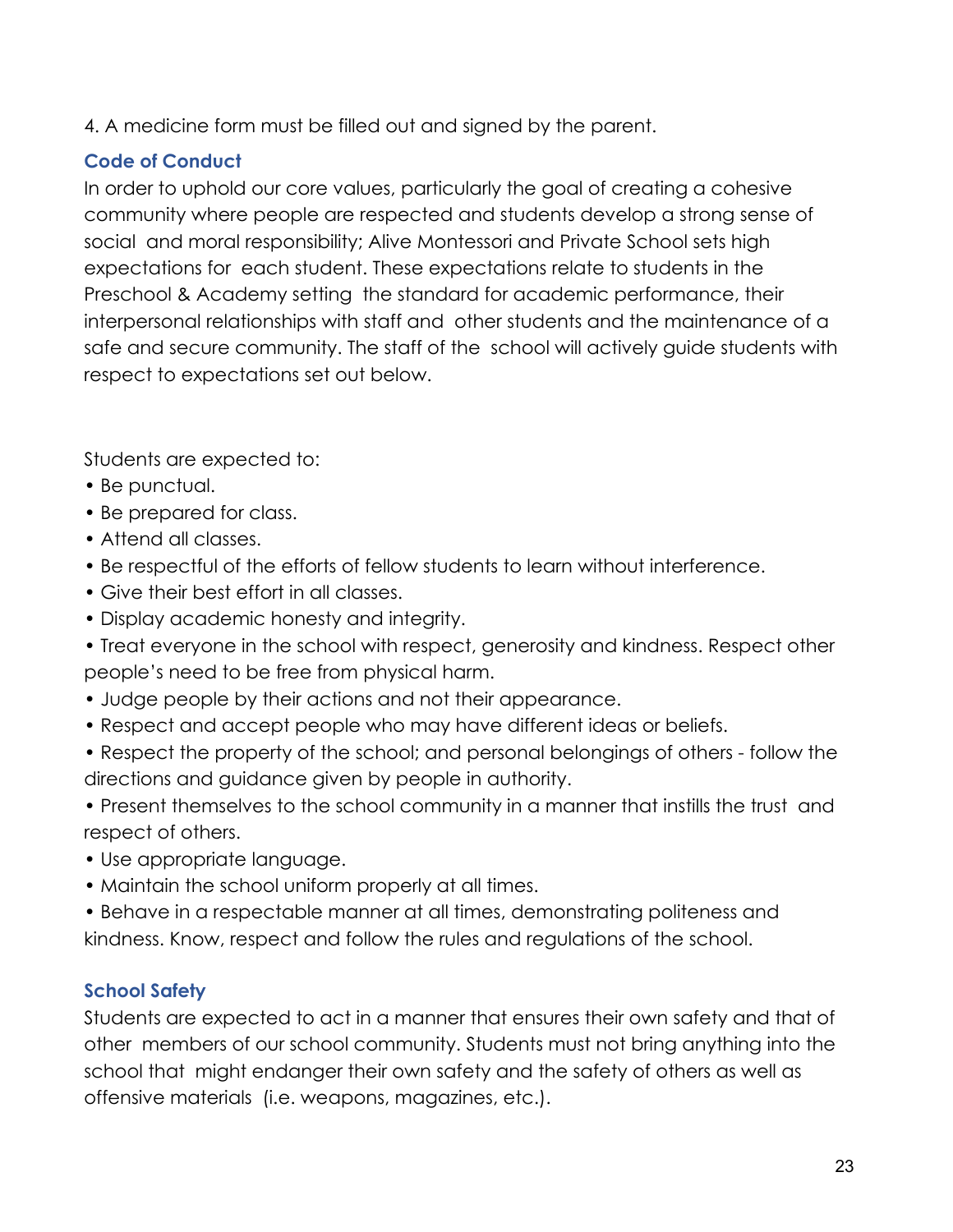#### **Disciplinary Procedures and Consequences**

Alive Montessori and Private School is committed to helping every student with the expectations set out in the Code of Conduct. When necessary, the staff will take appropriate actions to ensure that students understand how they can best prepare to meet these expectations. Given the wide variety of expectations and broad age range of students, there are a variety of strategies used to respond to students who do not meet school expectations. In all cases, the school seeks to balance the interest of the child's development and education with the needs of the other school community members. Furthermore, in setting rules, procedures and consequences, the school attempts to balance fairness to the individual and the school community.

#### **Procedures**

#### **Minor Infractions**

Staff members may give students reminders in order to preserve the order of the class and the dignity of the student. The teacher may ask the student to temporarily remove himself or herself from the class activity. Staff members may hold a student after school to discuss the incident.

#### **More Serious Infractions**

Students will have a meeting with the Principal and an incident report will be filed. The incident report shall include comments from both the student and staff member involved, and where necessary, the Principal will interview other persons having knowledge of the incident. The Principal will also notify parents.

# **Infractions of a Criminal Nature**

The Principal will interview all persons involved, file an incident report and notify the parents. Principal may, at his/her discretion, notify the police. Where the Principal receives credible information that leads to a reasonable suspicion that the student may be in possession of a weapon or an illegal substance, the Principal may execute a search upon the student and his/her possessions. Any such search will be carried out in the presence of at least one other adult.

# **Consequences**

It is understood that parents are partners with the school in upholding and teaching the moral and social values outlined in the Code of Conduct. Where there are serious infractions or repeated minor infractions, the teachers and the Principal will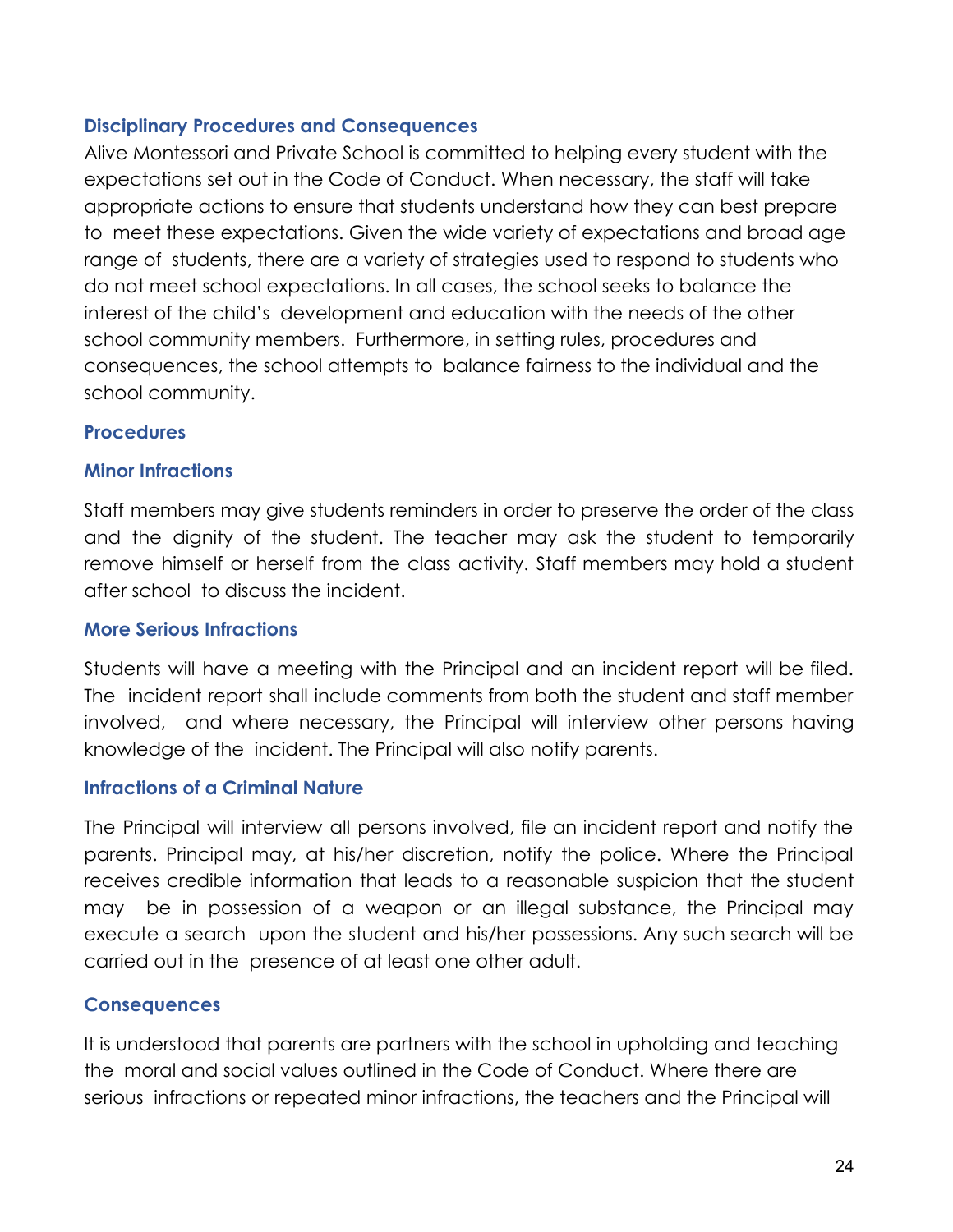be in close communications with the parents as to the consequences. The student will carry out appropriate actions, including the completion of chores, the writing of an apology, and undergoing counselling.

# **Loss of Privileges**

Students who misuse privileges may have them taken away. Students who bring objects detrimental to the well-being of others, will have such articles confiscated temporarily or permanently.

# **Compensation**

Students who cause damages may be required to pay compensation.

# **Suspension**

Students may be suspended for one or more days for a more serious infraction or a series of infractions. Re-admittance to school is conditional on the student having a good record of conduct for the previous academic year.

# **Expulsion**

Students may be expelled from the school for a series of more serious infractions or an infraction of a criminal nature.

# **Bullying Policy**

The students and staff at Alive Montessori and private School have a right to teach and learn in a supportive, caring and safe environment without the fear of being bullied. The purpose of the anti-bullying policy is to identify bullying behaviour and to help students develop strategies to solve problems in a non-violent manner.

Bullying is not fighting or quarrelling. It is hurting for the purpose of seeing another person upset or in distress. People who bully have intent to harm. Bullying behaviour involves using a greater power to control or dominate another. Bullying behaviour of any type is unacceptable and will be dealt with firmly.

Bullying behaviour may appear as Verbal Abuse: Name calling, making fun of someone who says something wrong or different, or bossing others around. It may be directed towards gender, ethnic origin, physical/social difference, or personality. Two commonly used forms of abuse are nicknames and physical threats. The latter can be used to extort or steal property from another person. Physical Abuse: Bullying behaviour in this instance often incorporates pushing, shoving, kicking,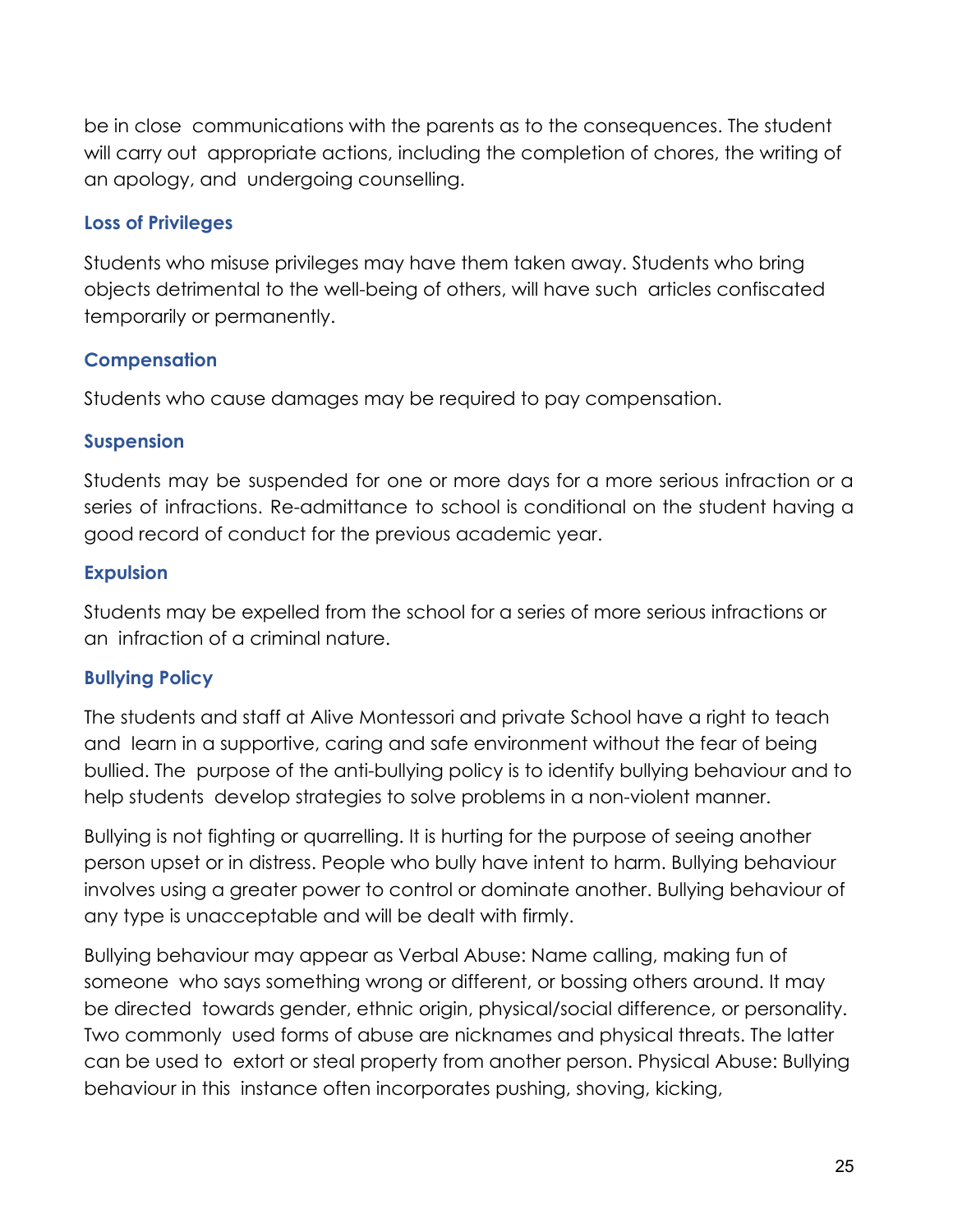Exclusion: May include ignoring, gossiping or spreading rumours which result in the isolation of an individual from a group setting.

Bullying behaviour may take place in the school, outside the school, to and from school.

Usually the bullying behaviour takes place where an authority figure is out of sight, including situations beyond the school facility.

# **Role of the School**

The school will, as part of its curriculum, create an awareness of bullying behaviours and tendencies and encourage appropriate ways to behave towards others.

# **Role of the Parents**

Be aware of changes in your child's behaviour that may indicate difficulties at school. Do not encourage your child to fight back; it only makes the situation worse. Instead, encourage appropriate assertiveness and practical self-preservation. Do not let the situation persist for an extended period of time without intervention. It is not normal childhood behaviour or "phase" and it will not go away by itself. Parents must not hesitate to inform the school about bullying activities. Encourage your child to talk. He/she may be ashamed, scared or think that it is their fault.

# **Academic Dishonesty Policy**

Alive Montessori and Private School is dedicated to enabling students to perform academically to the best of their abilities. Students can only learn where they approach their work with serious intent and integrity. It is essential therefore, that students should be aware of the temptations to act dishonestly and understand the consequences of such actions. Students are expected to acquire skills with respect to documentation of sources and studying, so as to avoid the temptation to plagiarize or cheat.

The School will not tolerate any acts of plagiarism, cheating, collusion or other act by which a student misrepresents his academic effort or achievement.

"Plagiarism occurs when a student knowingly represents as his or her own, any idea or work of another person in any academic assignment, test or examination.

"Cheating" occurs when a student obtains an unfair advantage over other students in the context of the preparation or performance of any academic assignment, test or examination.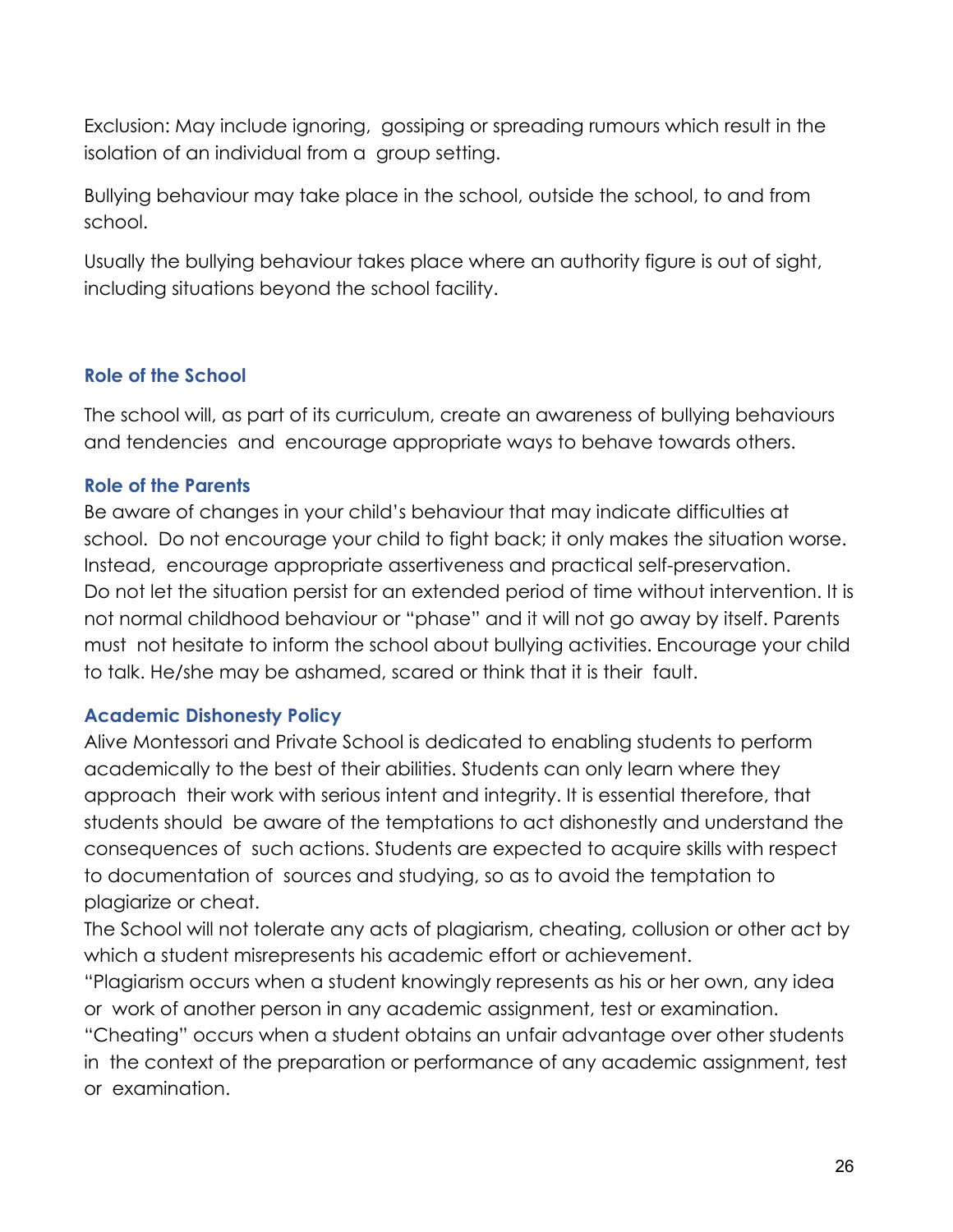"Collusion" occurs when a student knowingly allows his or her work to be submitted by another student.

#### **Other Important Information**

#### **Waiting List**

In the event of a class being at its full capacity, we will place your child on the waiting list for up to six months. We are sorry that we cannot always meet the needs of parents or guardians when requested, however you may call us and request a place on the list or submit an application to be placed on a waiting list. You will be notified via telephone, in-person meeting, or e-mail by the Director when an opening becomes available in the requested program. Parents will be provided a timeframe of two business days in which a response is required before the next child on the waiting list will be offered the space. Where a parent has not responded within the given timeframe, the licensee or designate will contact the parent of the next child on the waiting list to offer them the space.

#### **Registration and Maintenance of Current Information**

As required by the Ministry, the Registration card which includes personal and medical information must be completed before your child can enter the program. The onus is on the parents to inform the School of any address changes at home or work. The School must receive immediately, copies of any court orders, divorce decrees or separation agreements that affect the child. The School must receive immediate notification of any changes in the custodial care of the child (e.g. babysitting arrangements) in writing.

#### **Provincial License and Other Inspections**

The CCEYA grants a daycare license to daycares in Ontario. The licensing specialist of the Ministry of Community and Social Services will inspect the school for annual license renewal. The Public Health Inspectors also visit childcare centres spontaneously to ensure a safe and healthy environment for the children and staff.

#### **Reporting Child Abuse and Neglect**

Ontario's Child and Family Services Act (CFSA) provides for a broad range of services for families and children, including children who are or maybe victims of child abuse or neglect. Members of the public, including professionals who work with children, have an obligation to report promptly to a Children's Aid Society if they suspect that a child is or may be in need of protection.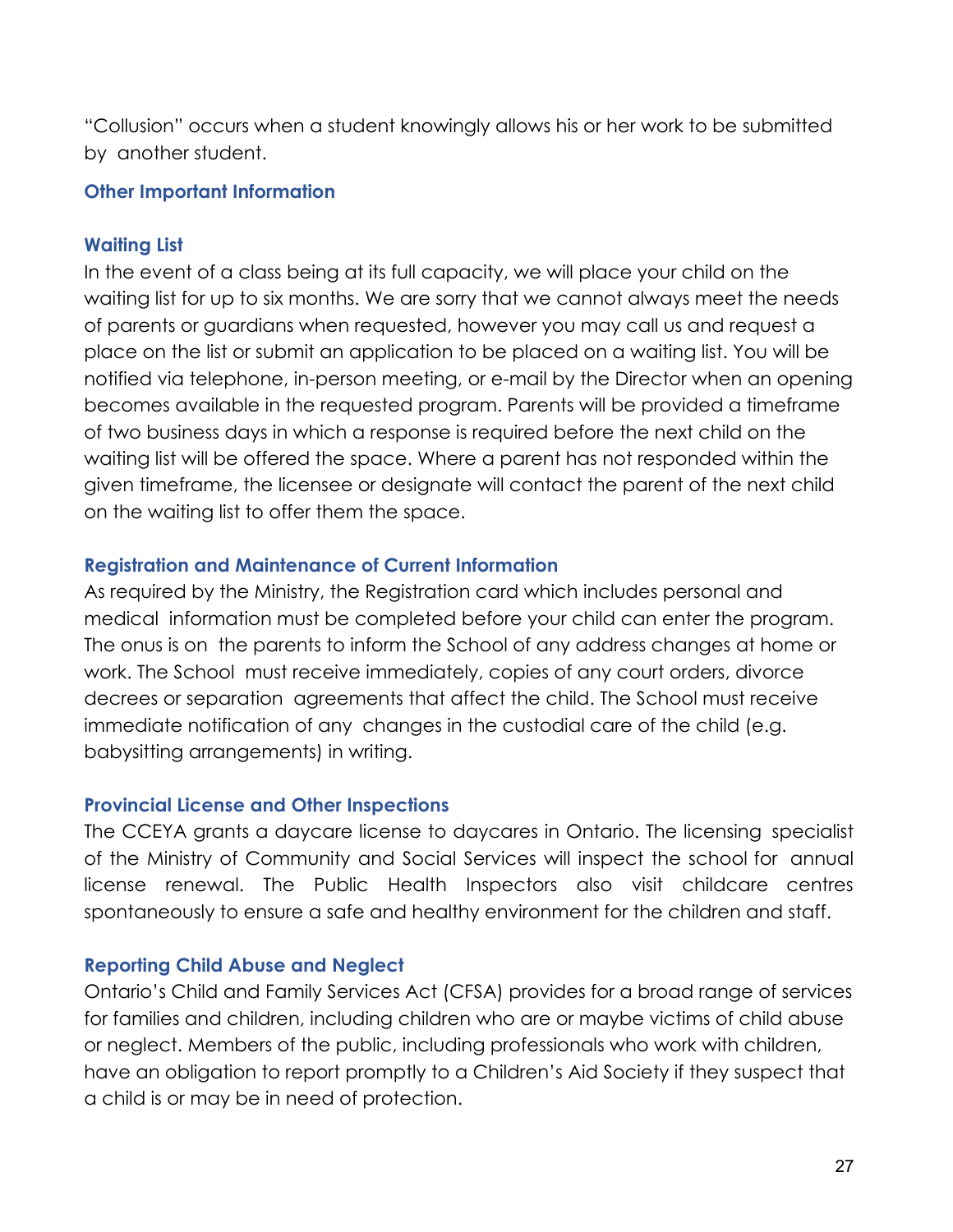# **Prohibited Practices**

In accordance with the Child Care and Early Years Act we shall not engage in nor shall we permit our staff, students, volunteers to engage in any of the following: 1) corporal punishment of the child

2) physical restraint of the child, such as confining the child to a high chair, car seat, stroller or other device for the purposes of discipline or in lieu of supervision, unless the physical restraint is for the purpose of preventing a child from hurting himself, herself or someone else, and is used only as a last resort and only until the risk of injury is no longer imminent

3) locking the exits of the child care centre or home child care premises for the purpose of confining the child, or confining the child in an area or room without adult supervision, unless such confinement occurs during an emergency and is required as part of the licensee's emergency management policies and procedures 4) use of harsh or degrading measures or threats or use of derogatory language directed at or used in the presence of a child that would humiliate, shame or frighten the child or undermine his or her self-respect, dignity or self-worth

5) depriving the child of basic needs including food, drink, shelter, sleep, toilet use, clothing or bedding

6) inflicting any bodily harm on children including making children eat or drink against their will

# **Toys**

Please encourage your child to leave all other possessions (toys, books, games and sports equipment, etc.) at home. The school will not be responsible for lost, broken or stolen items brought to the school from home.

# **Pets**

Alive Montessori and Private School is pet/animal friendly. The school has a number of animals in each classroom. We teach the children how to properly handle and take care of our pets. All animals are checked by a veterinarian and have annual immunizations.

# **Activities Off Premises**

Any activities off premises will require the parents permission to leave the school.

#### **COVID-19 Policies & Procedures**

To ensure everyone's safety, the school has implemented Covid-19 policies and